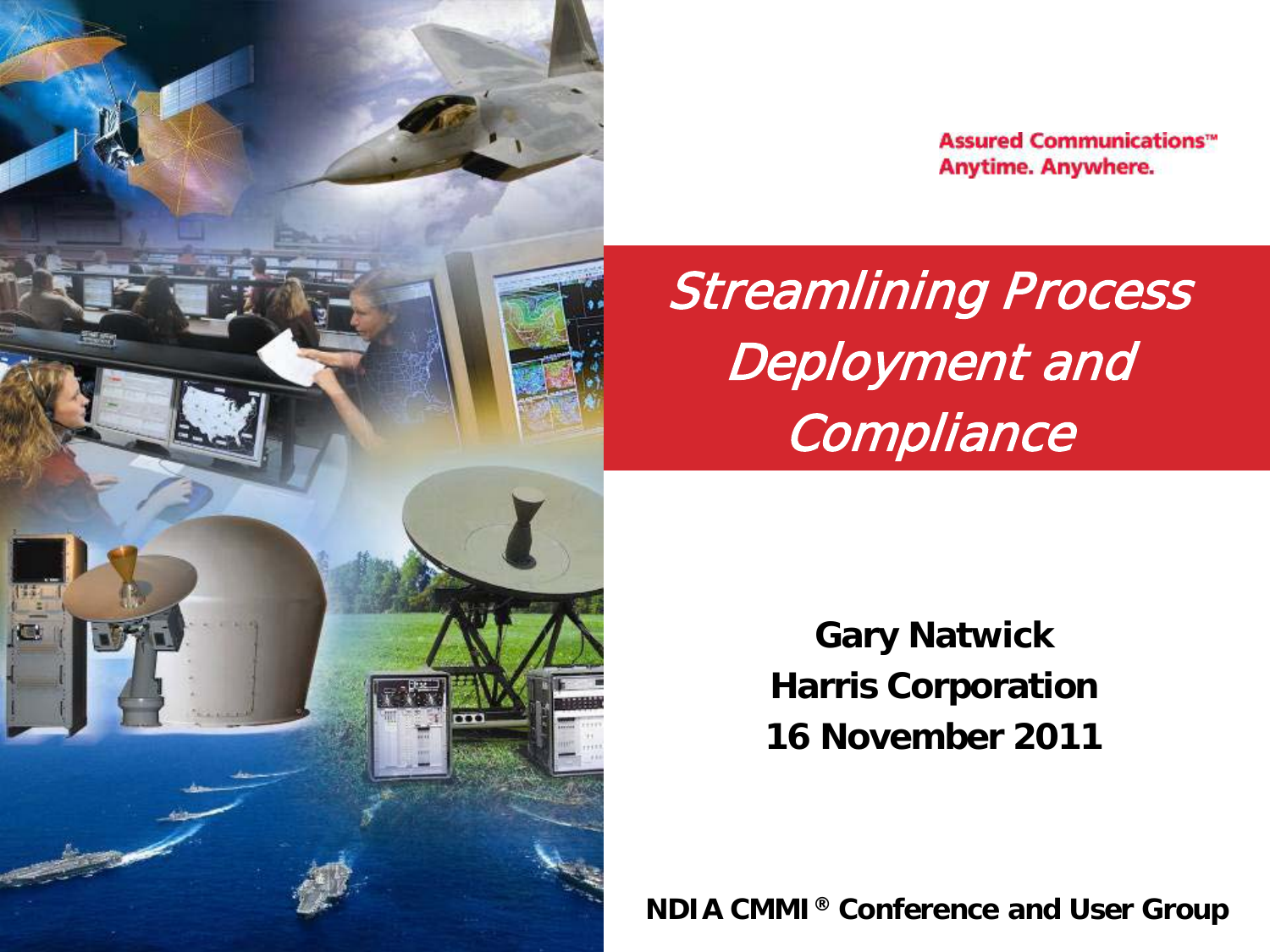# Agenda



- **Foundation**
- Approach and Challenges
- Streamlining:
	- Organizational Processes
	- Work Products
	- Appraisal Process
- **Summary**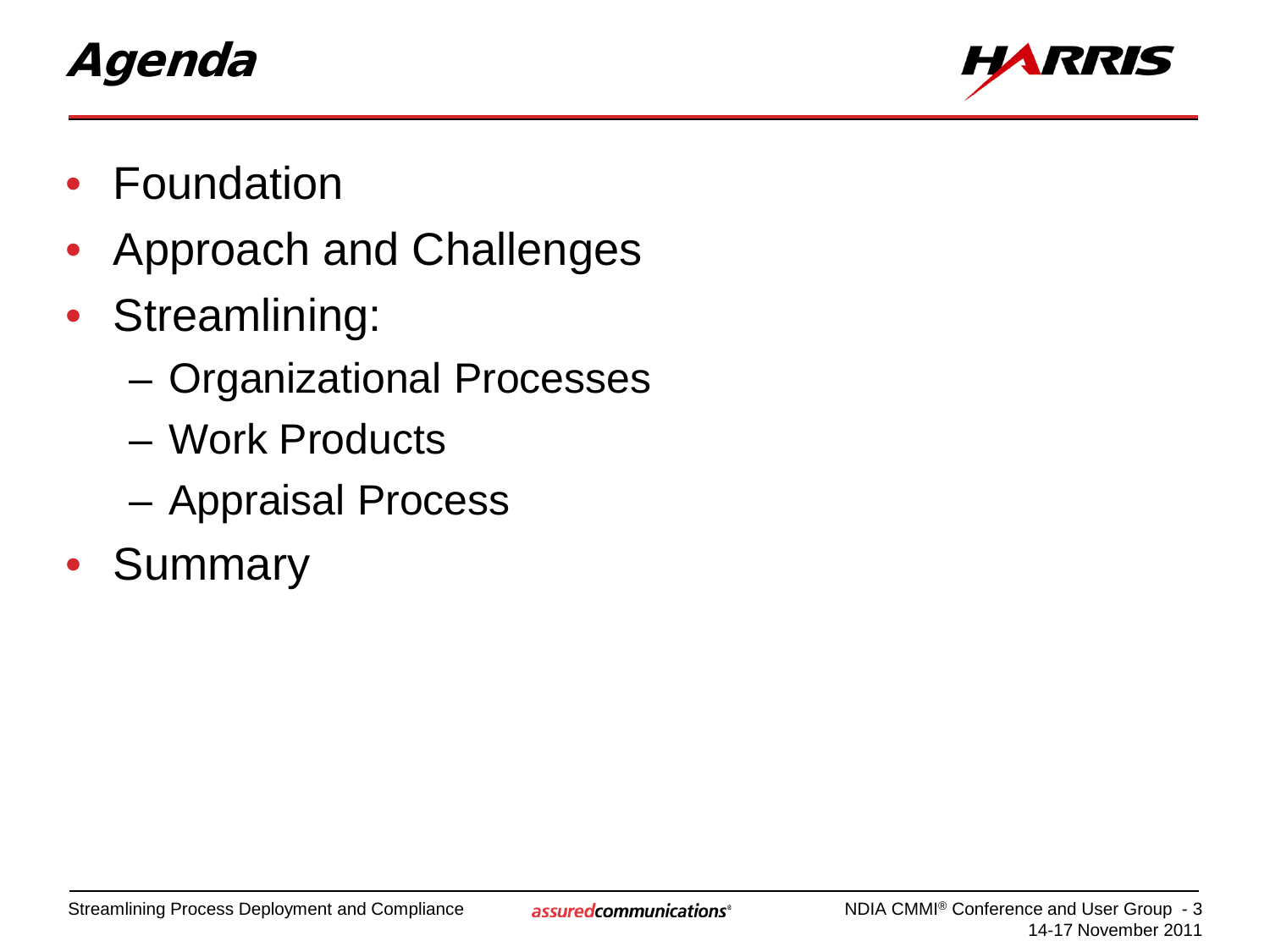### Integrated Compliance Approach



Streamlining Process Deployment and Compliance

assured communications<sup>®</sup>

NDIA CMMI® Conference and User Group - 5 14-17 November 2011

**HARRIS**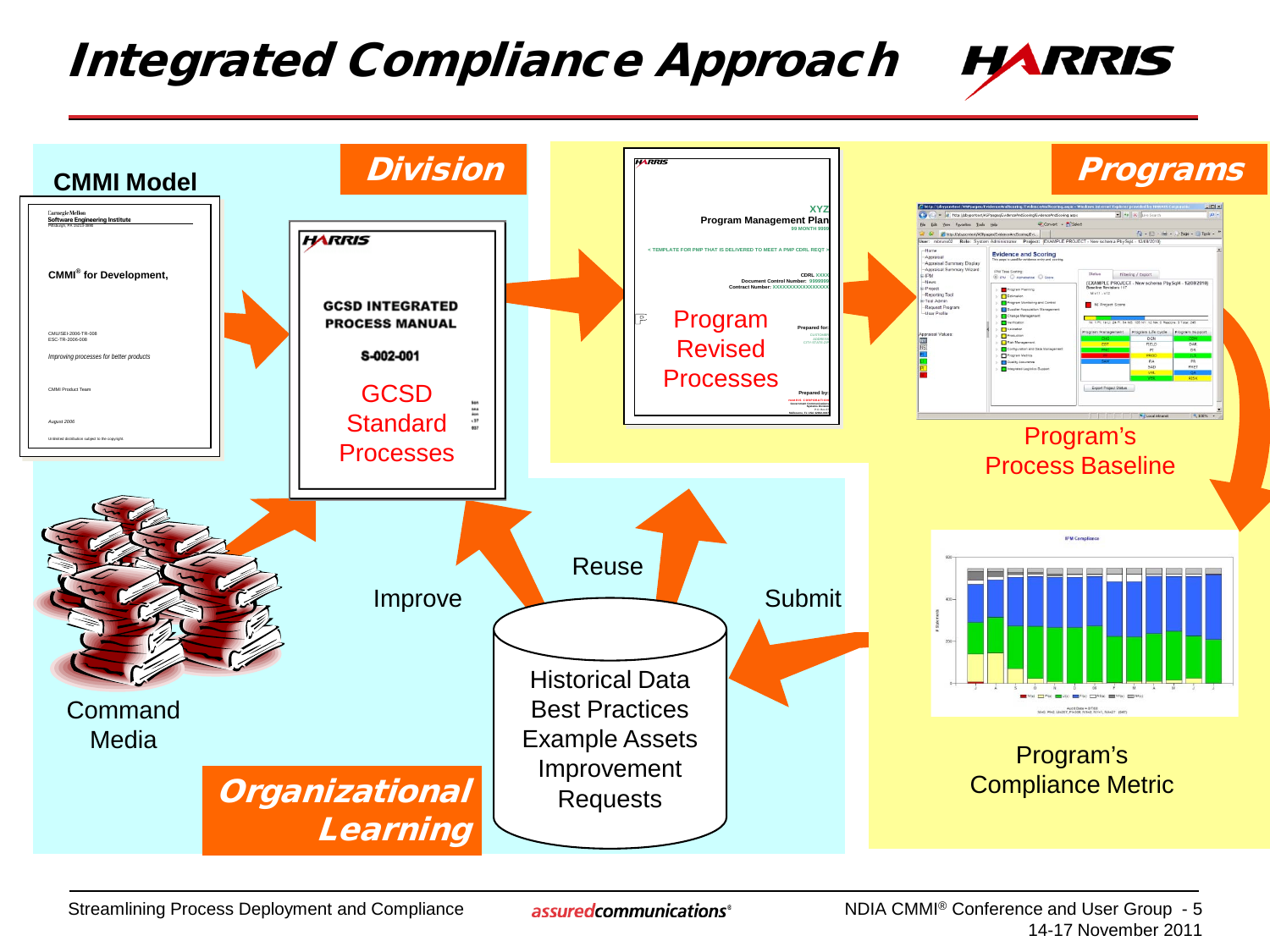# **Work Products for Compliance**



| <b>Entry Criteria</b><br>State, Prerequisites, Criteria                          | <b>Exit Criteria</b><br><b>State, Criteria</b> |  |                   |
|----------------------------------------------------------------------------------|------------------------------------------------|--|-------------------|
| <b>Inputs</b><br>Needed work products, resources                                 | <b>Outputs</b><br>Resulting work products      |  |                   |
| <b>Required Activities</b><br>Mandatory tasks to implement the process           |                                                |  | Prograr<br>needed |
| <b>Measures</b><br>Process performance against plans                             |                                                |  | <b>IPM</b> pro    |
| <b>Organizational Improvement Information</b><br>Metrics, reusable work products |                                                |  |                   |
| <b>Verification</b><br>Process compliance oversight                              |                                                |  |                   |
| <b>Tailoring</b><br>Approved tailoring, process specific                         |                                                |  |                   |
| <b>Implementation Guidance</b><br>Common implementation descriptions             |                                                |  |                   |
|                                                                                  |                                                |  |                   |

**Program work products**  to demonstrate **I**cess compliance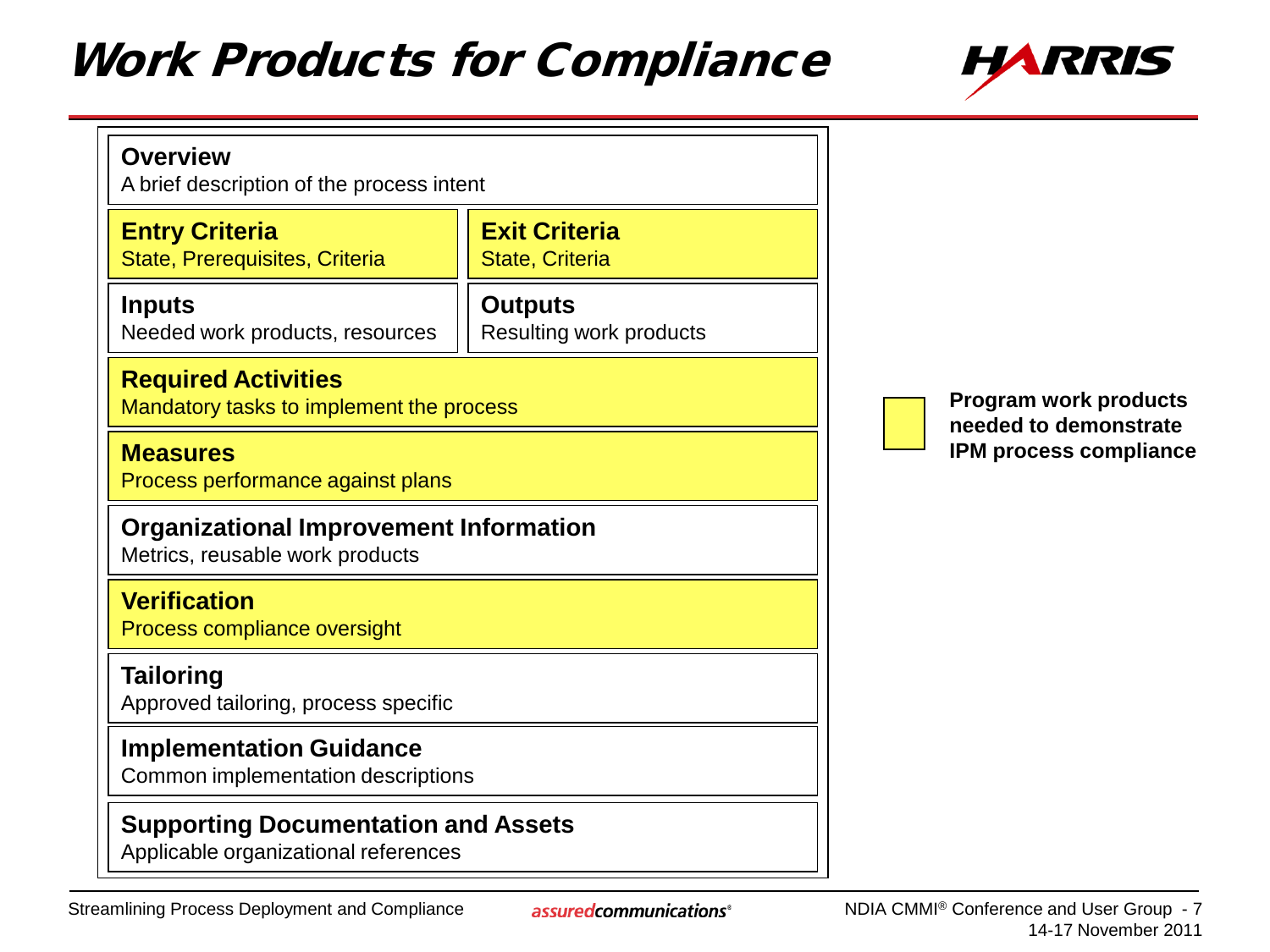#### Organizational Process Context



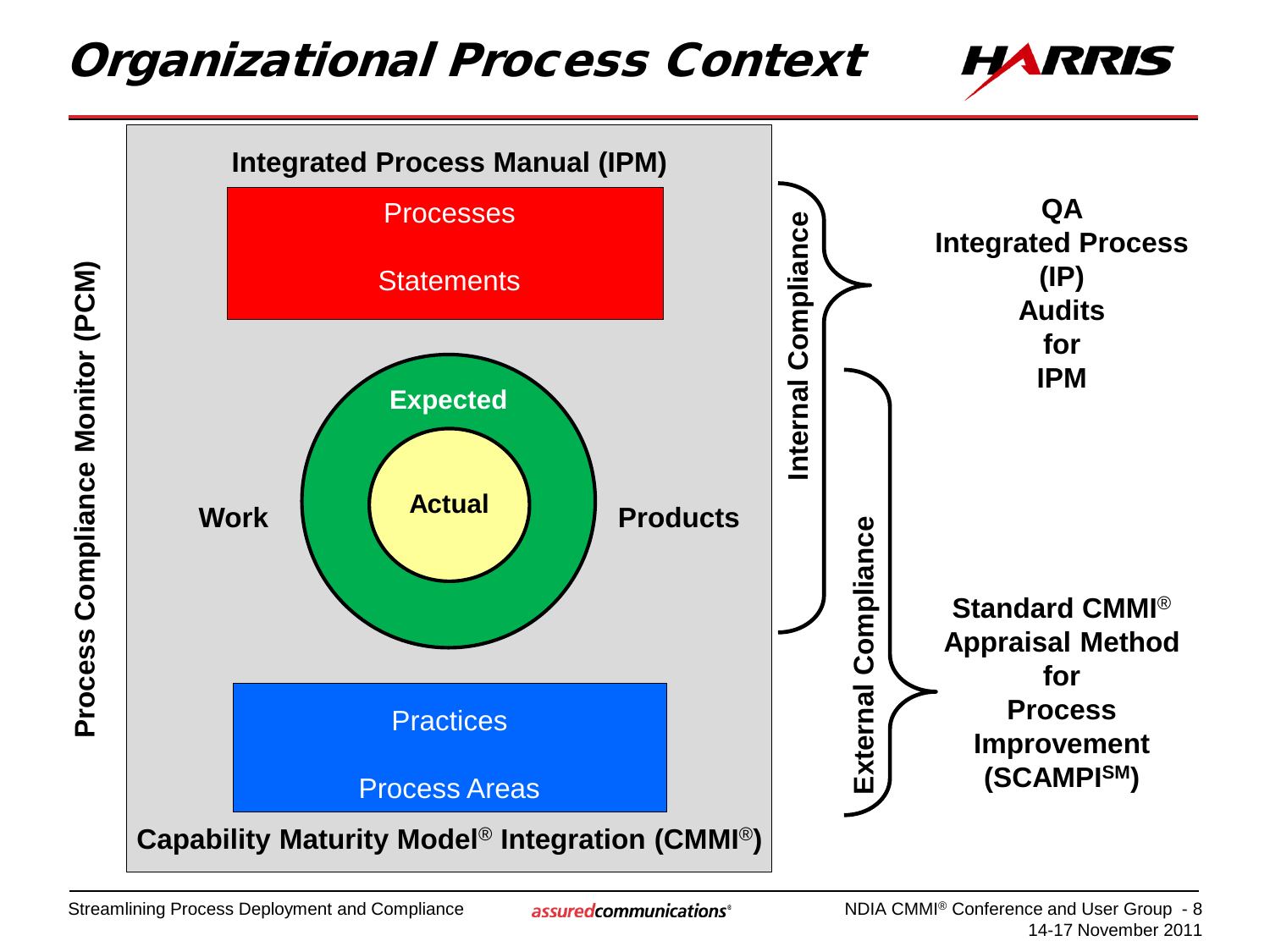

- Streamline processes based upon systemic analysis of compliance and user feedback
- Balance of product-centric vs. process-centric
- Lean Six Sigma
- Continuous streamlining of organizational processes and appraisals in parallel while maintaining:
	- Compliance to organization internal requirements and external industry standards (e.g., CMMI®)
	- Minimal impact to organizational performance
- Validation
	- Internal assessments
	- SCAMPISM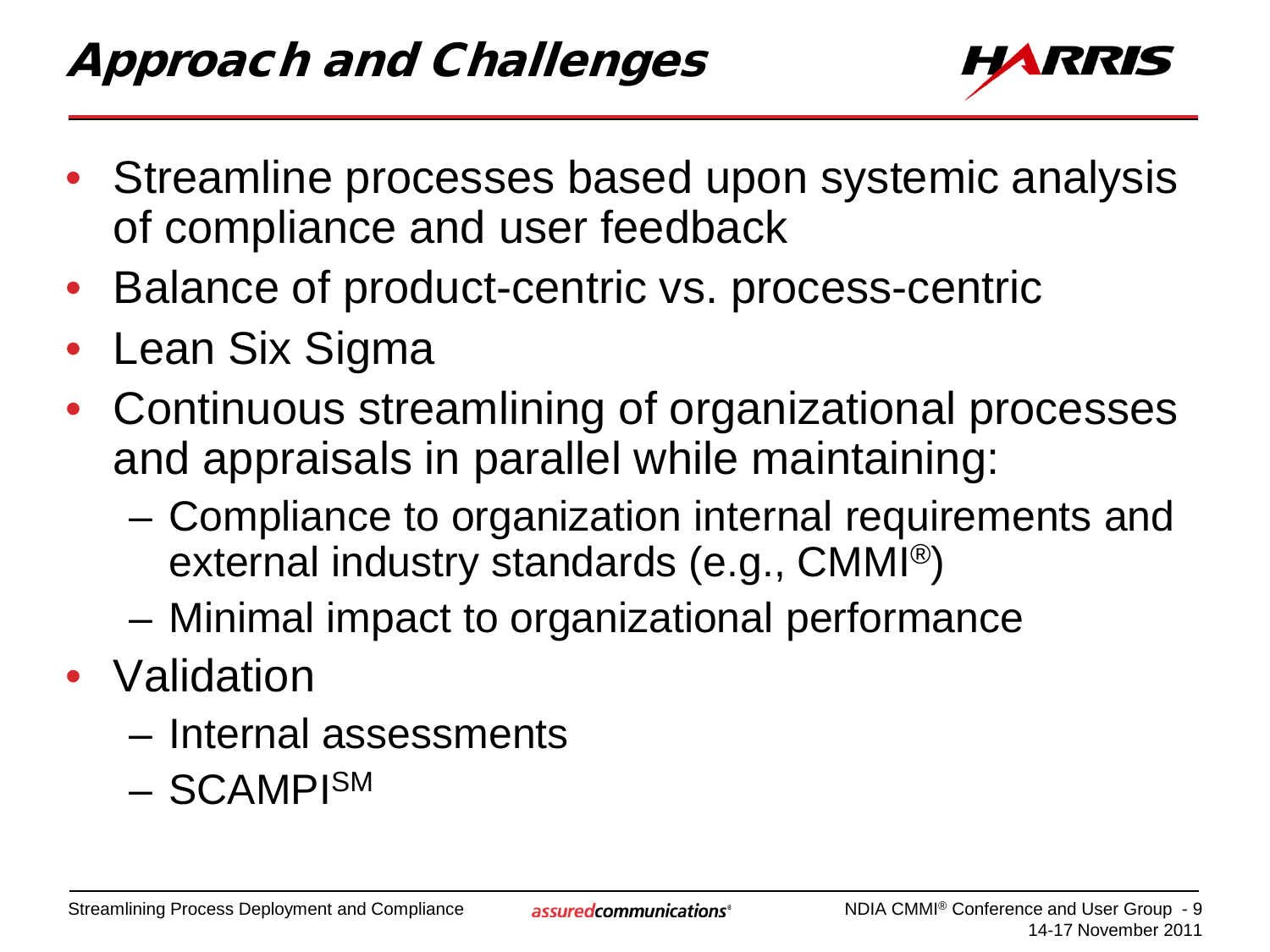- Common process tailoring across programs
- IPM statements with no CMMI relationship
- Consolidation, modification or deletion of IPM statements reducing the amount of work products without compromising the overall process requirements
- SCAMPI results to identify work products not required

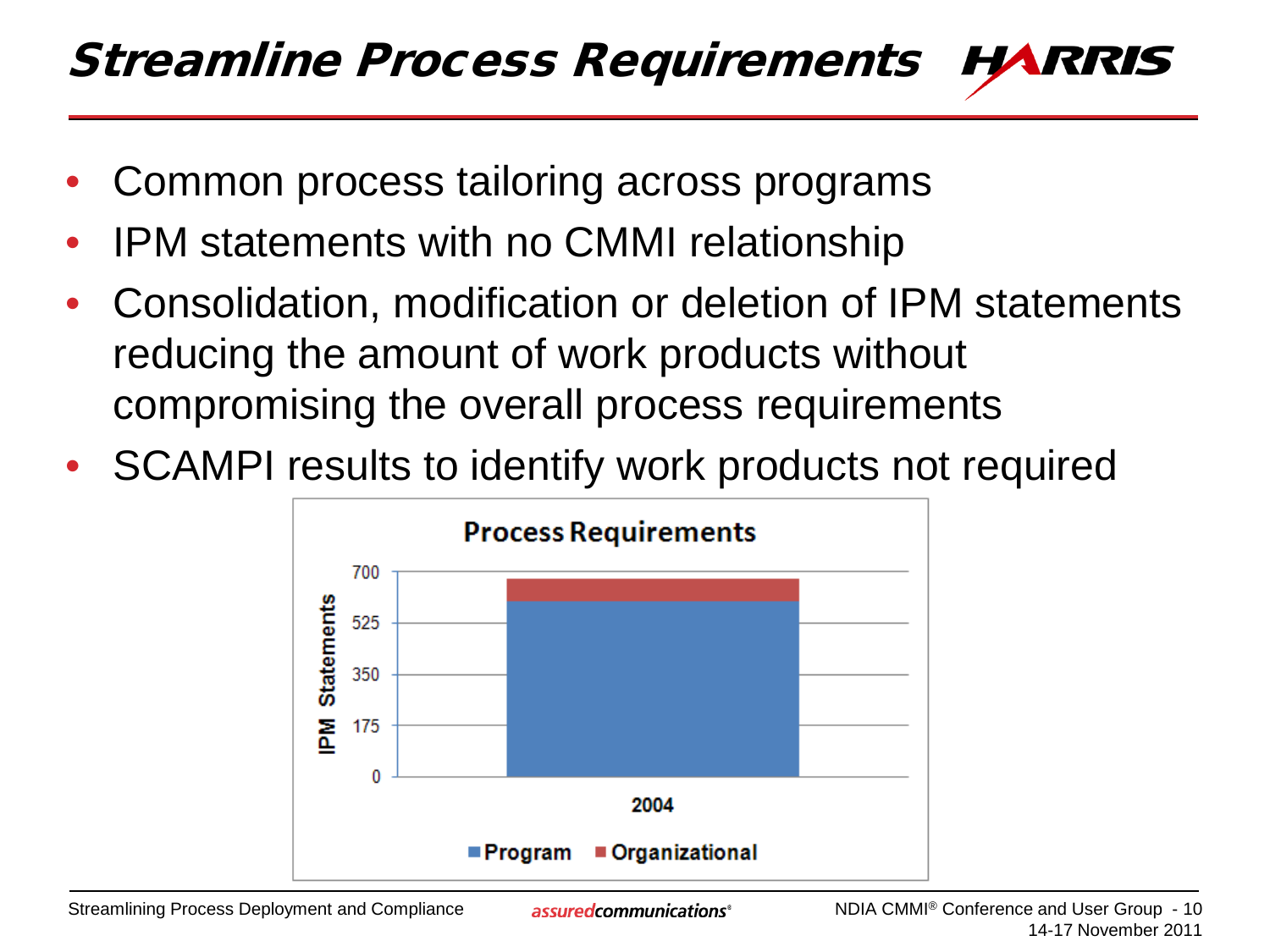

- Entry/Exit Criteria and Verification sections removed from PCM tool in each process
	- Programs not required to tailor, provide work products, or audit
	- Remains in IPM as reference/guidance
- Deleted procedural detail
- Combined similar/related statements within a process
	- Examples
		- Establishing and maintaining plans, budgets, schedules, etc.
		- Identify and categorize risks
- Consolidated statements within a process that had similar/same expected work products resulting in fewer:
	- Statements for tailoring
	- Work products
	- Audits by QA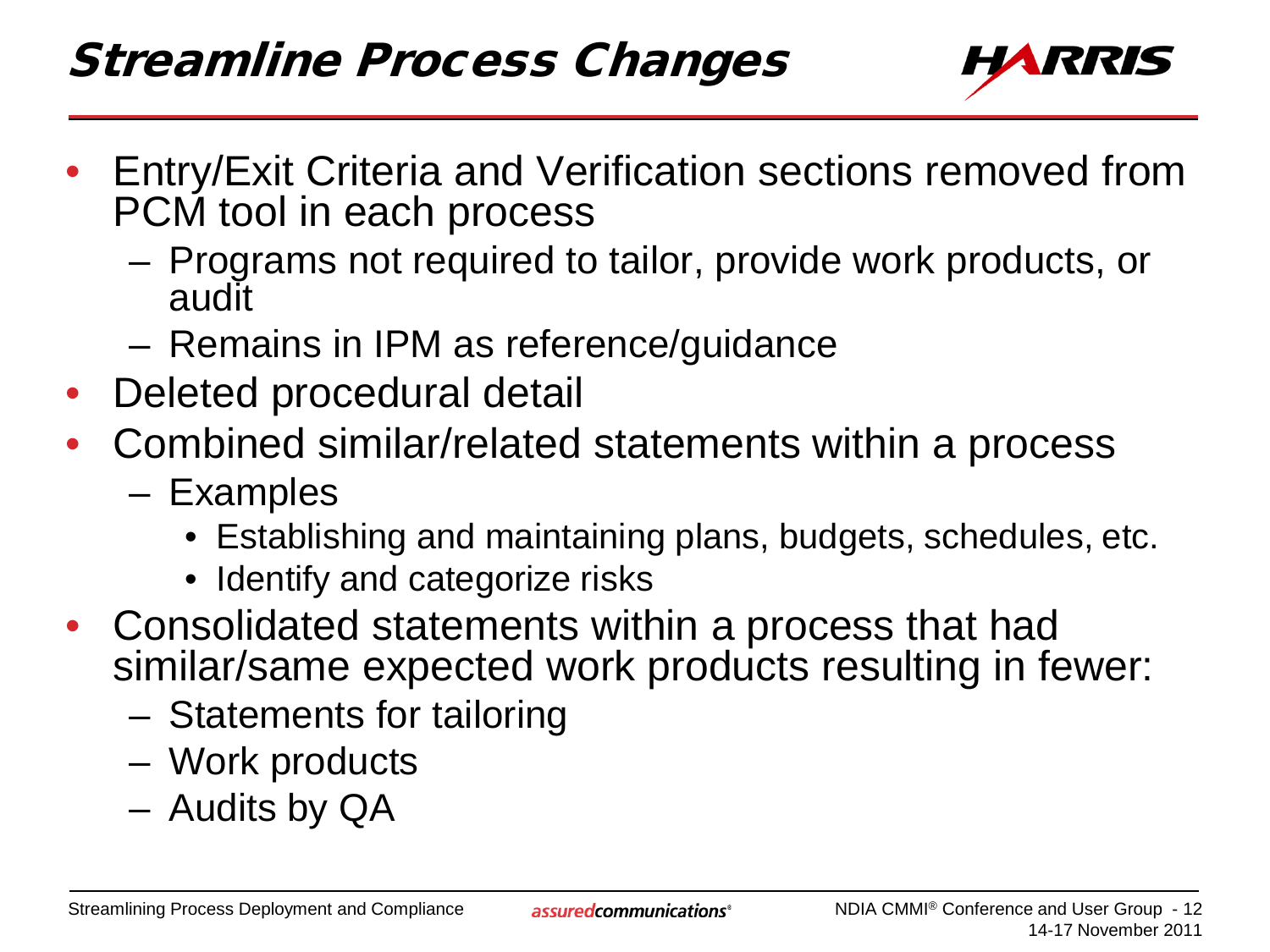# Streamlining Compliance



| <b>Overview</b><br>A brief description of the process intent                       |                                           |                                                |
|------------------------------------------------------------------------------------|-------------------------------------------|------------------------------------------------|
| <b>Entry Criteria</b><br>State, Prerequisites, Criteria                            | <b>Exit Criteria</b><br>State, Criteria   |                                                |
| <b>Inputs</b><br>Needed work products, resources                                   | <b>Outputs</b><br>Resulting work products |                                                |
| <b>Required Activities</b><br>Mandatory tasks to implement the process             |                                           | Program work products<br>needed to demonstrate |
| <b>Measures</b><br>Process performance against plans                               |                                           | <b>IPM process compliance</b>                  |
| <b>Organizational Improvement Information</b><br>Metrics, reusable work products   |                                           | 2009                                           |
| <b>Verification</b><br>Process compliance oversight                                |                                           |                                                |
| <b>Tailoring</b><br>Approved tailoring, process specific                           |                                           |                                                |
| <b>Implementation Guidance</b><br>Common implementation descriptions               |                                           |                                                |
| <b>Supporting Documentation and Assets</b><br>Applicable organizational references |                                           |                                                |
|                                                                                    |                                           |                                                |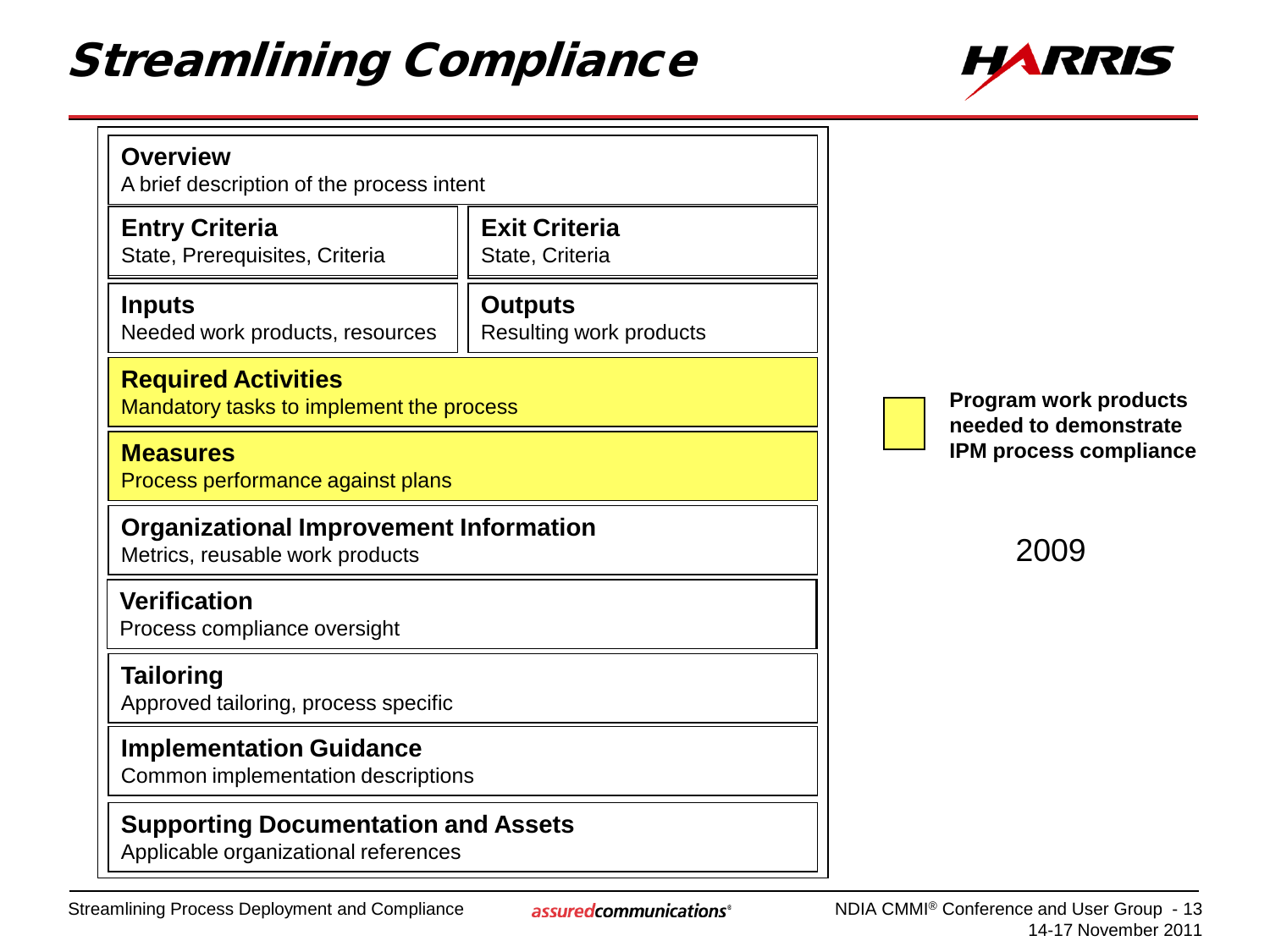

- Product-centric focus
- Reverse engineering to achieve simplification
- Reuse of unique work products
- Organization default work products and locations

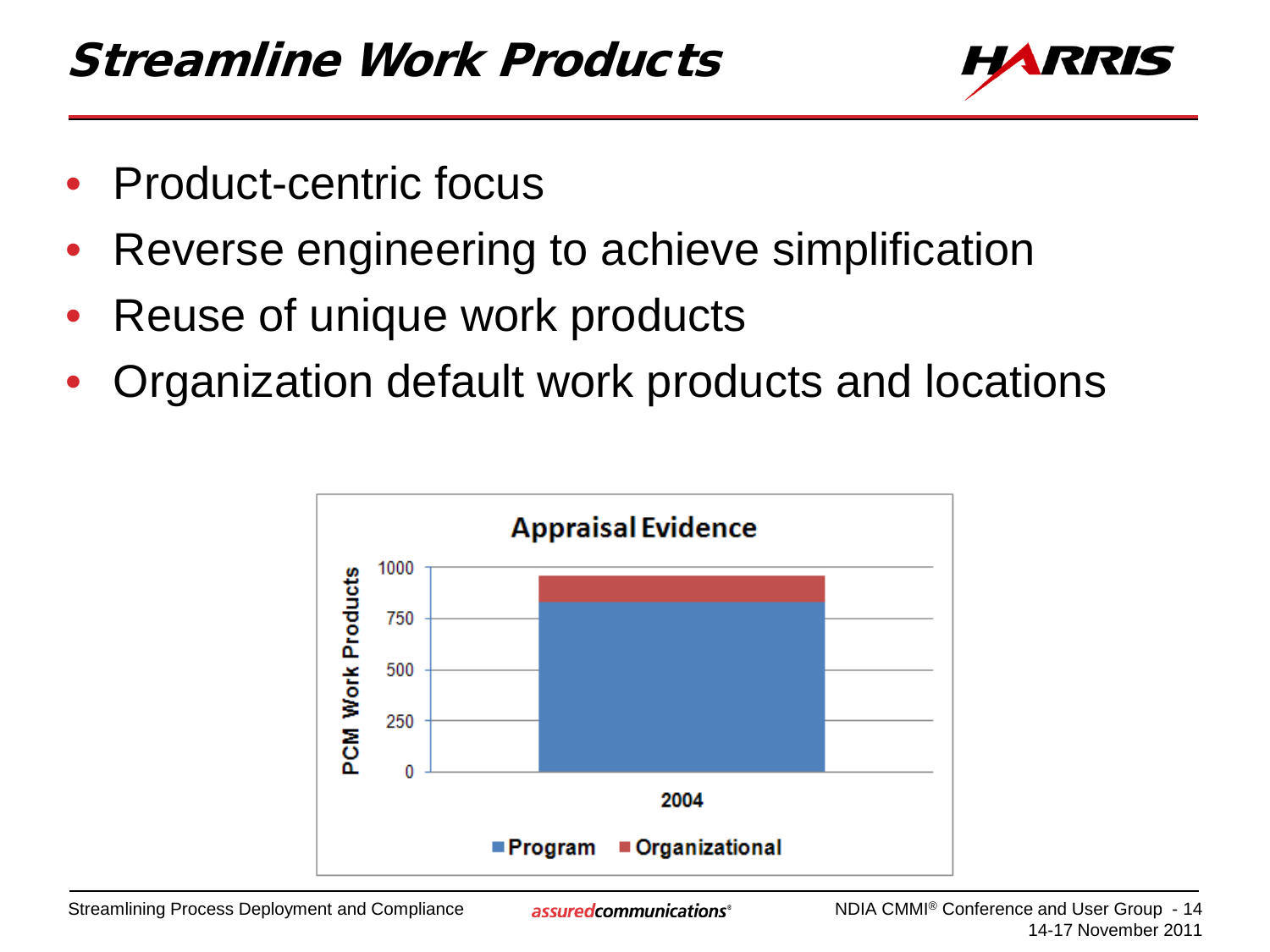

- Instead of looking from the process view looked from a program work products view
- Basic guidelines:
	- Every CMMI® practice shall have a minimum set of adequate expected work products in PCM
	- Every IPM statement shall have a minimum set of adequate expected work products in PCM
	- Every PCM work product (existing or new) shall map to one or more IPM statements and CMMI® practices
	- Maximize the re-use of existing work products
		- PCM Startup Template
		- Standard Directory Structure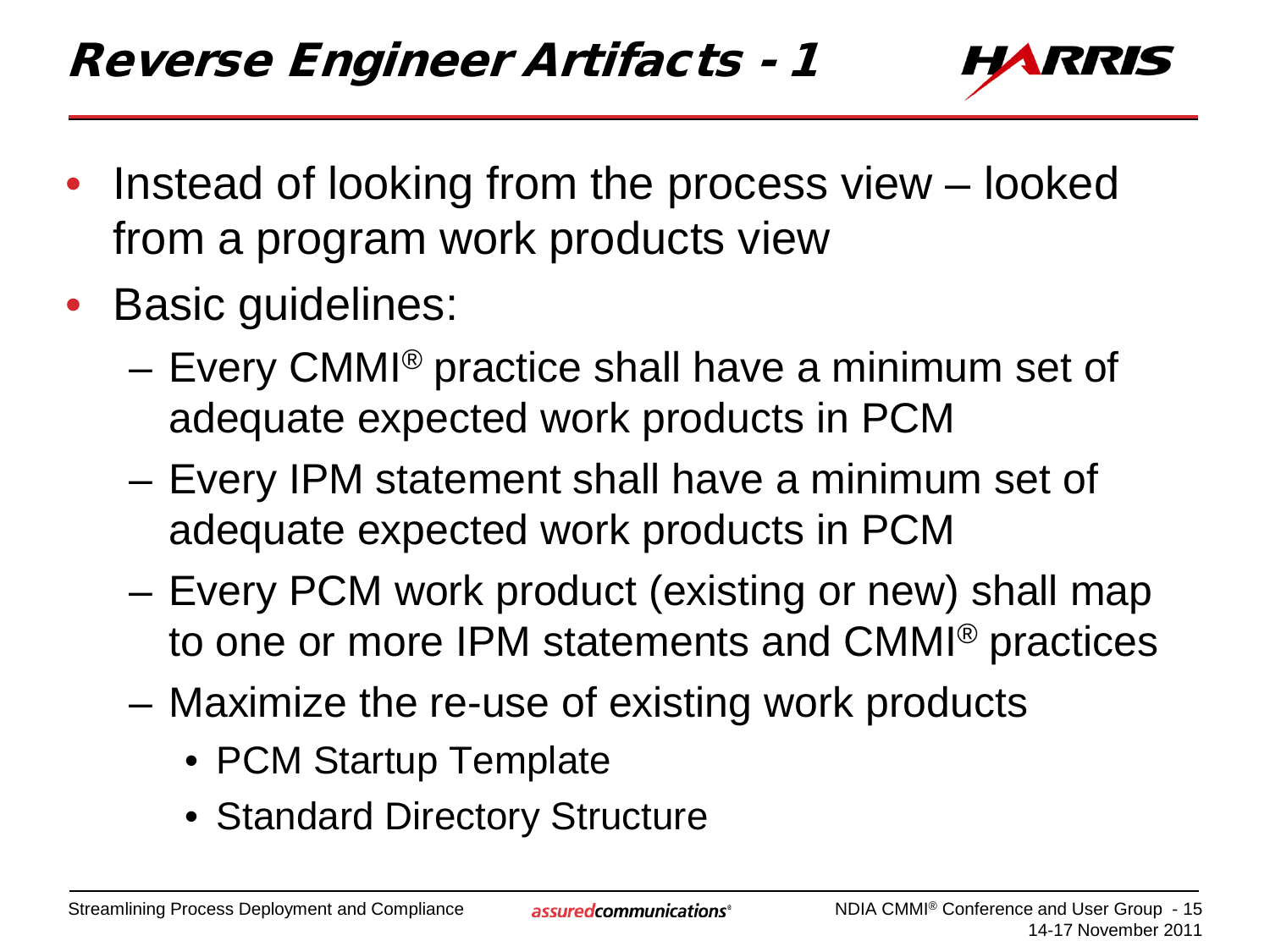

- Mapped program work products to IPM statements and to relevant CMMI® practices
	- IPM mapping clearly documented in PCM tool
	- CMMI® mapping in PCM tool transparent to the program
- Work product descriptions clarified to help the program understand relevance
	- Descriptions let the program know why this work product is important
	- IPM perspective
	- CMMI® perspective
- Provided name of typical project work product to be used
- Provided standard directory structure location where that work product should be maintained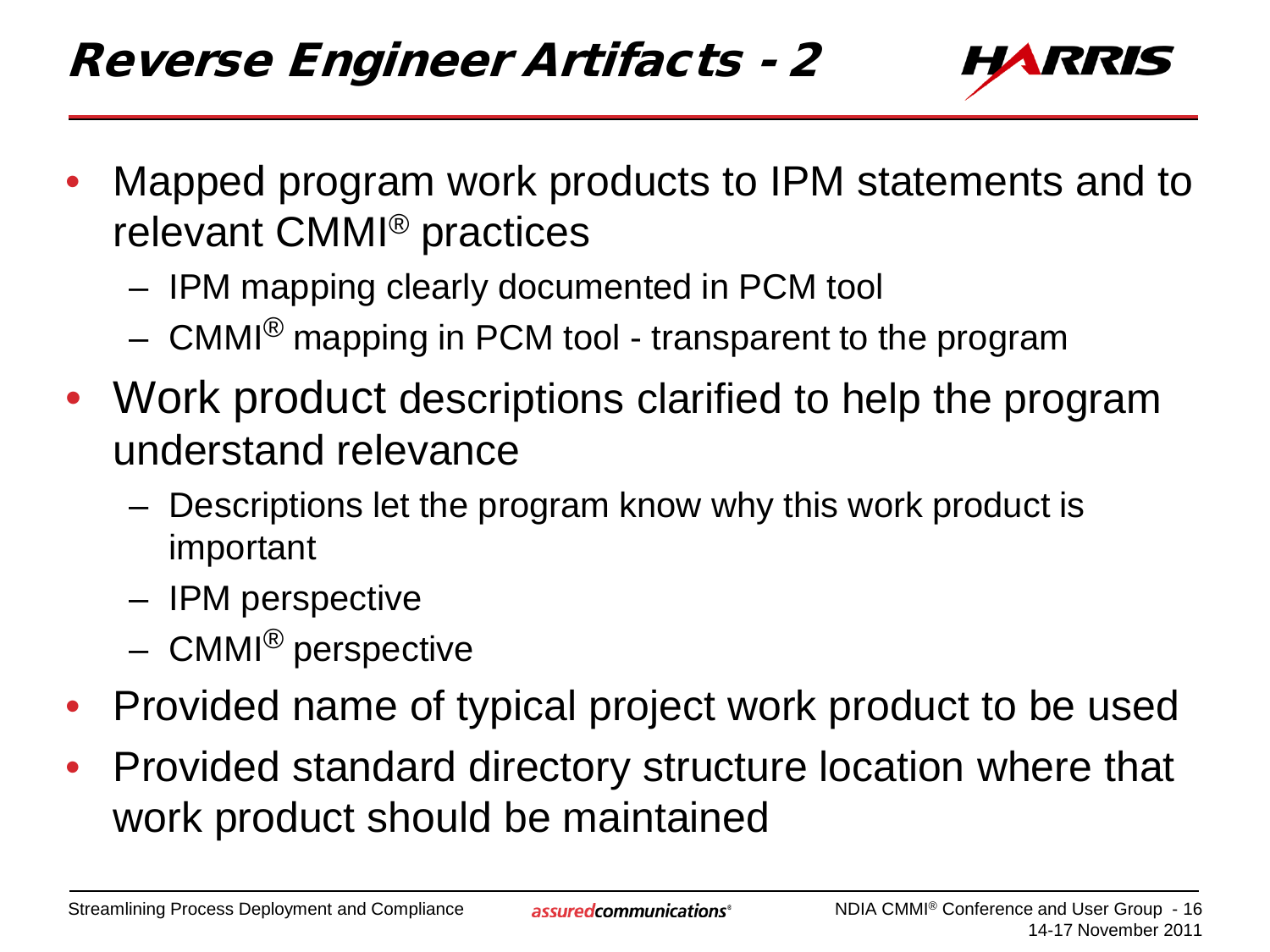#### Process-Centric: IPM  $\rightarrow$  WP $\rightarrow$  CMMI



| IPM Tag | <b>IPM Statement</b>                                                                                                                             | <b>Project Work</b><br><b>Product</b>            | <b>Expected Work Product</b><br><b>Description</b>                                                                                                                                                                 | <b>CMMI Tag</b>                                |
|---------|--------------------------------------------------------------------------------------------------------------------------------------------------|--------------------------------------------------|--------------------------------------------------------------------------------------------------------------------------------------------------------------------------------------------------------------------|------------------------------------------------|
| RA.RA.3 | Work with<br>stakeholders to<br>capture needs,<br>expectations,<br>constraints, and<br>interfaces for all<br>phases of the<br>system life-cycle. | Concept of<br>Operations<br>(CONOPS)             | Approved Concept of<br>Operations (CONOPS) that<br>documents system mission,<br>system operation, operational<br>control, staffing, interfaces<br>and operational<br>environment - from an<br>external perspective | <b>RD.GP2.6</b>                                |
|         |                                                                                                                                                  |                                                  |                                                                                                                                                                                                                    | RD.SP1.1                                       |
|         |                                                                                                                                                  | <b>Customer</b><br>requirements<br>specification | <b>Customer requirements</b><br>specification (i.e., A-Spec)                                                                                                                                                       | <b>RD.GP2.6</b><br><b>RD.SP1.1</b><br>RD.SP1.2 |
|         |                                                                                                                                                  | groups                                           | Minutes from working Records of requirements<br>elicitation techniques utilized<br>on the program (e.g.,<br>Prototypes, modeling,<br>simulation, working groups,<br>use cases)                                     | <b>RD.SP1.1</b>                                |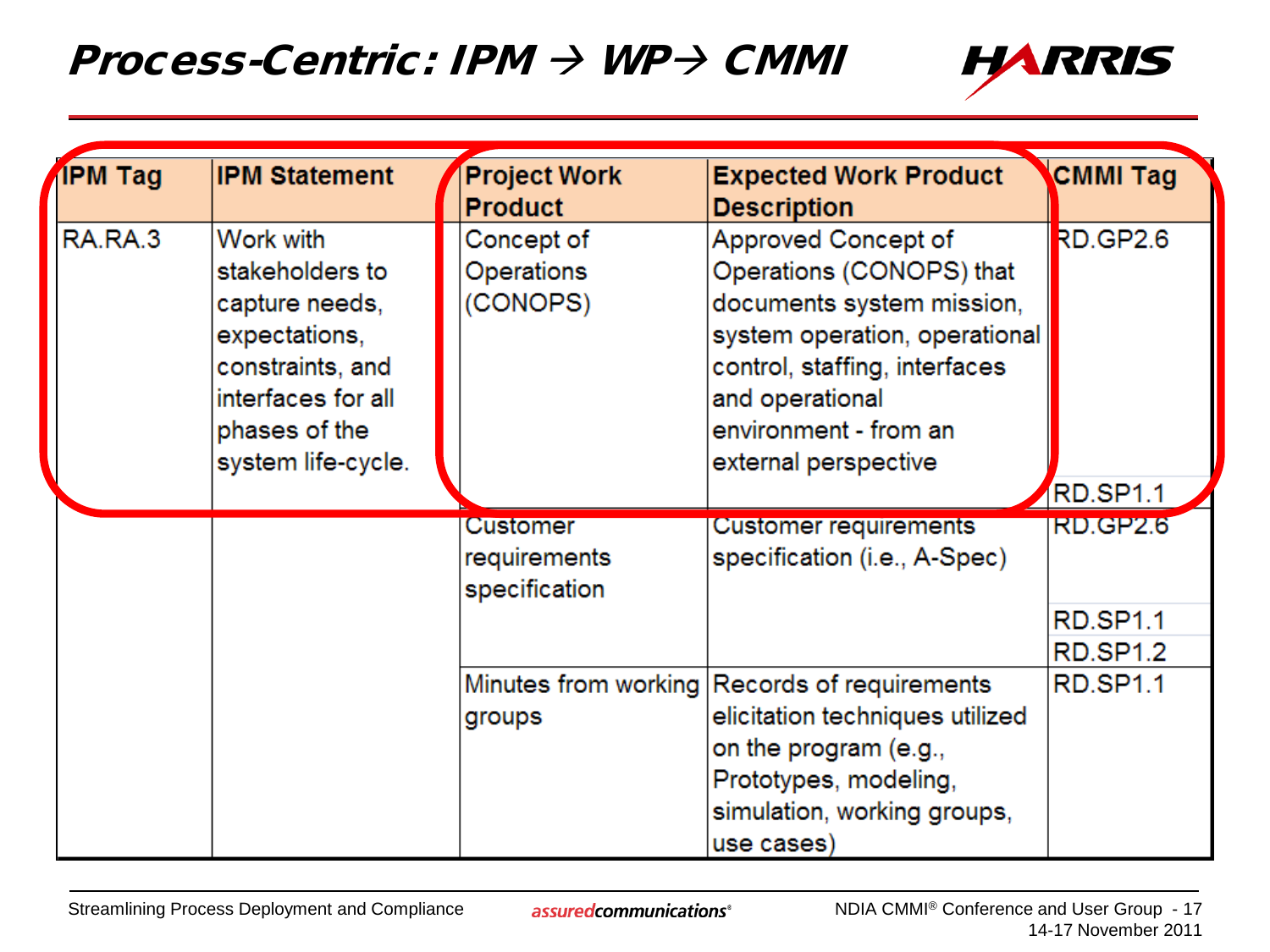| Project Work Product                     | <b>IPM Tag</b> | <b>IPM Statement</b>                                                                                                                 | <b>CMMI Tag</b> |  |  |
|------------------------------------------|----------------|--------------------------------------------------------------------------------------------------------------------------------------|-----------------|--|--|
| <b>Concept of Operations</b><br>(CONOPS) | RA.RA.3        | Work with stakeholders to capture<br>needs, expectations, constraints, and<br>interfaces for all phases of the system<br>life-cycle. | RD.GP2.6        |  |  |
|                                          |                |                                                                                                                                      | <b>RD.SP1.1</b> |  |  |
|                                          | RA.RA.4.a      | Ensure the stakeholder mission and<br>operational needs are validated and<br>documented in the Concept of<br>Operations (CONOPS).    | RD.SP3.1        |  |  |
|                                          |                |                                                                                                                                      | RD.SP3.4        |  |  |
|                                          |                | SAD.RA.3.g   Define the system functional baseline.                                                                                  | <b>RD.SP3.1</b> |  |  |
|                                          |                |                                                                                                                                      | <b>TS.SP1.2</b> |  |  |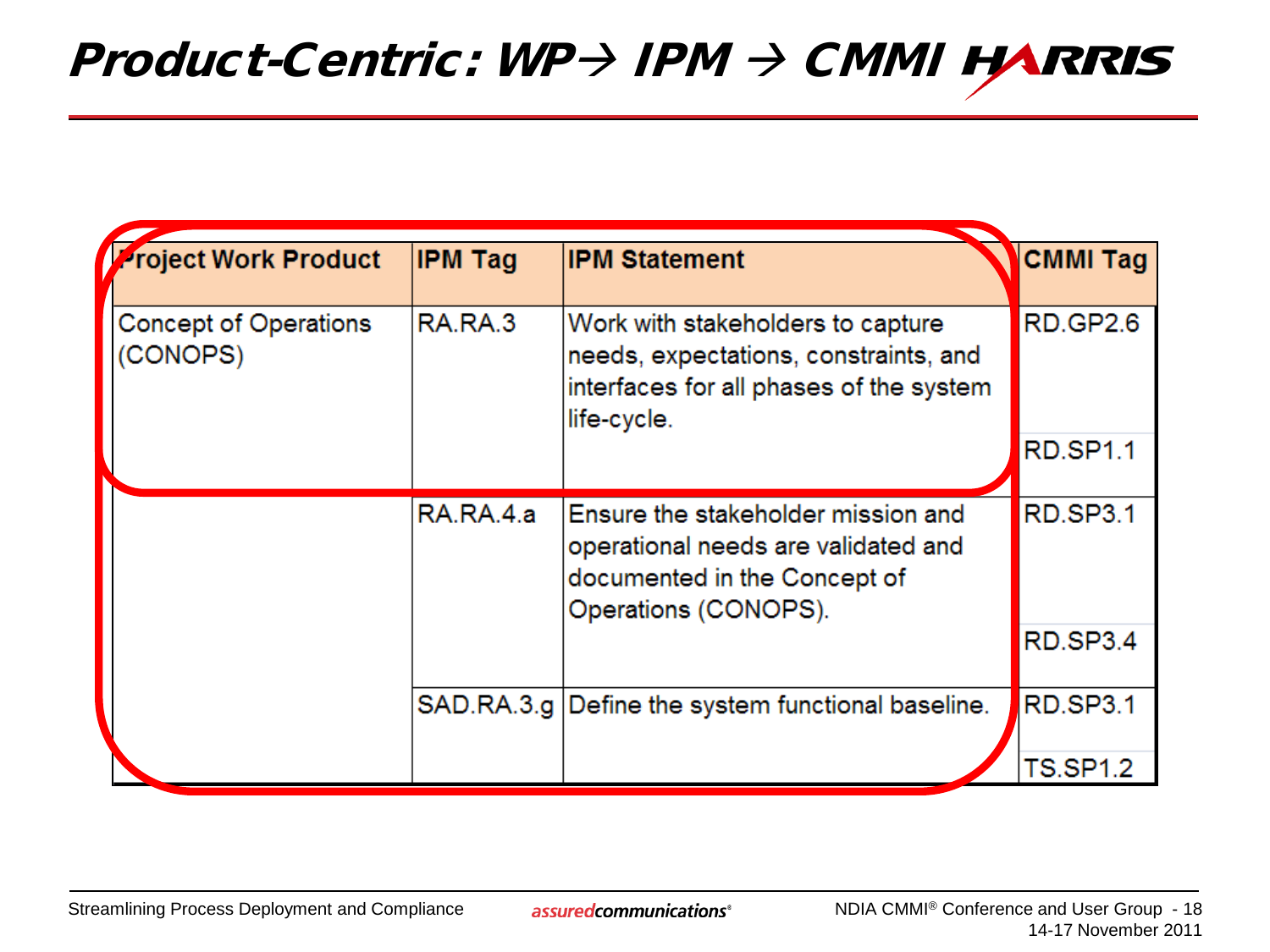### $Product\text{-}Centric: WP\rightarrow CMMI \rightarrow IPM H\text{-}RRIS$

| <b>Project Work Product</b>  | <b>CMMI Tag</b> | <b>CMMI Practice</b>                          | <b>IPM Tag</b> |
|------------------------------|-----------------|-----------------------------------------------|----------------|
| <b>Concept of Operations</b> | <b>RD.GP2.6</b> | Place designated work products of the         | RA.RA.3        |
| (CONOPS)                     |                 | requirements development process under        |                |
|                              |                 | appropriate levels of contol.                 |                |
|                              | <b>RD.SP1.1</b> | Elicit stakeholder needs, expectations,       | RA.RA.3        |
|                              |                 | constraints, and interfaces for all phases of |                |
|                              |                 | the product life cycle.                       |                |
|                              | RD.SP3.1        | <b>Establish and maintain operational</b>     | RA.RA.4.a      |
|                              |                 | concepts and associated scenarios.            |                |
|                              |                 |                                               | SAD.RA.3.g     |
|                              |                 |                                               |                |
|                              | RD.SP3.4        | Analyze requirements to balance               | RA.RA.4.a      |
|                              |                 | stakeholder needs and constraints.            |                |
|                              | <b>TS.SP1.2</b> | Select the product component solutions        | SAD.RA.3.g     |
|                              |                 | that best satisfy the criteria established.   |                |
|                              |                 |                                               |                |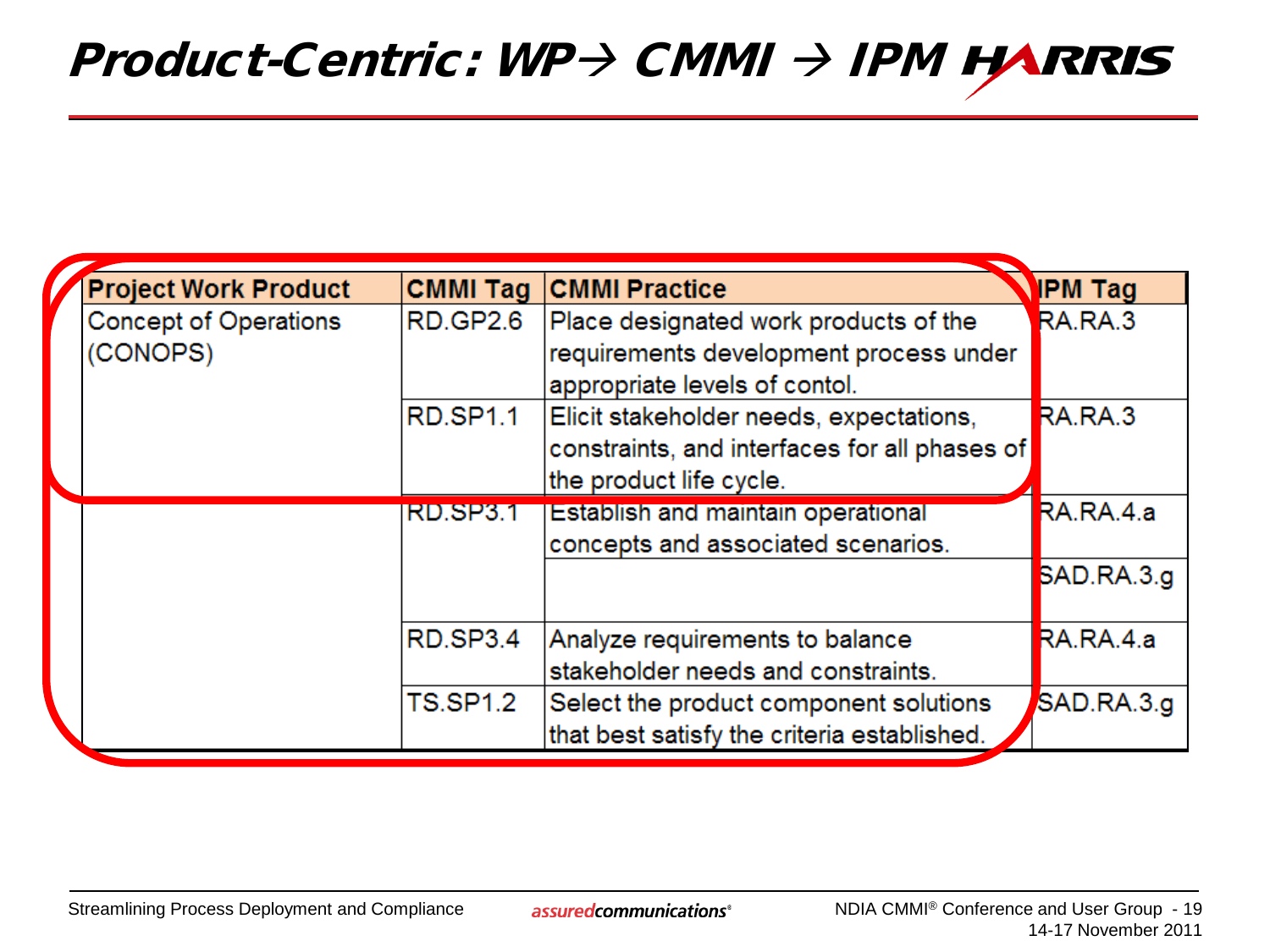

- Supports IPM Compliance with work products in a common structure across programs
- Top level directories are used as location for program work products
	- Avoids tying PCM work products to low level directories
	- Easy access by all program team members
	- Avoids confusion as to which is the latest version of a work product
	- Flexibility for custom directories which contain "work-in-progress"
- Pre-populated with latest forms, checklists and plan templates
	- Set up by IT group when program data server is assigned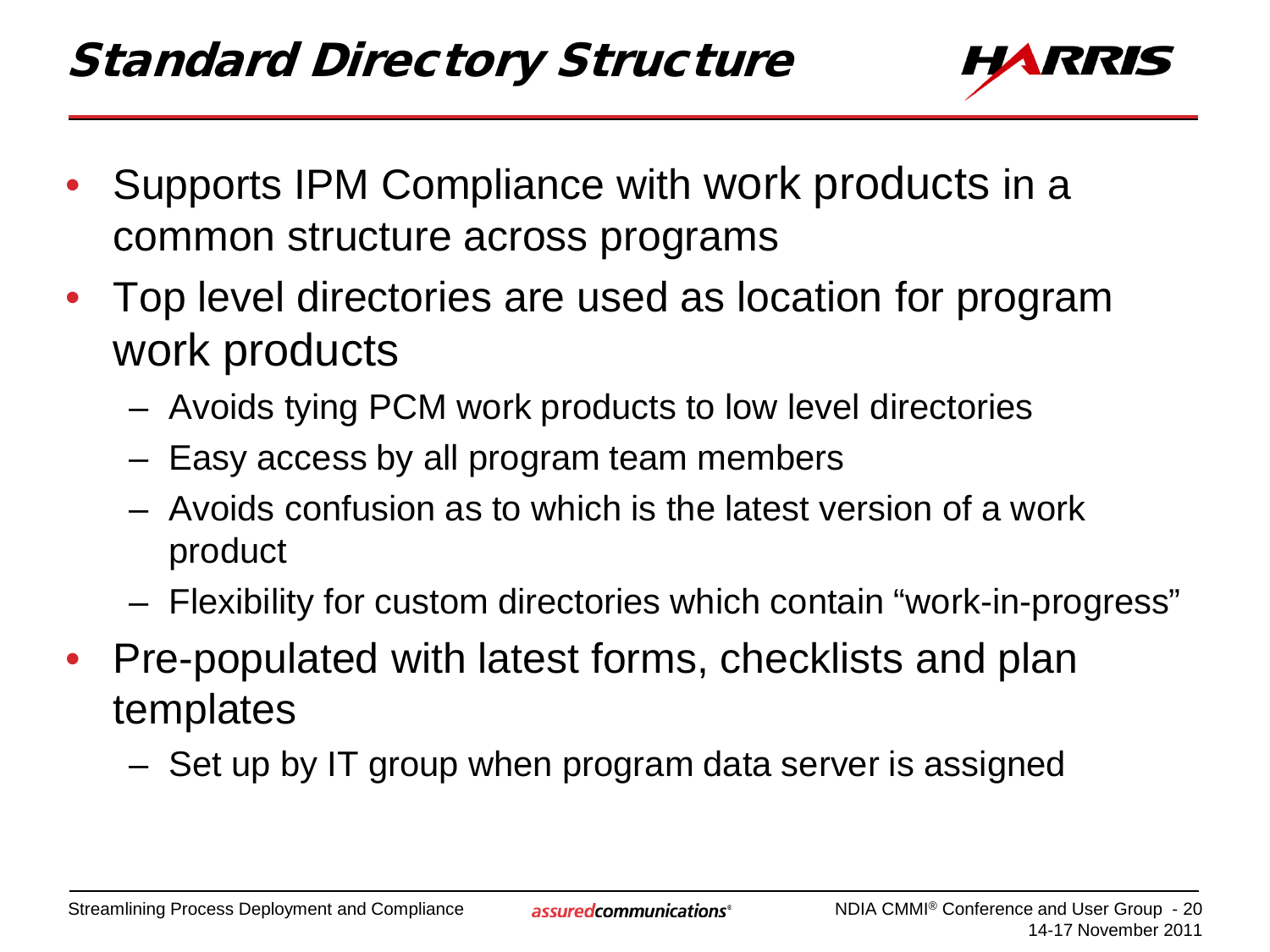### Standard Directory Structure



|                                   |                                                      | Ngs.myharris.net\Data\General\DPG\public\products\Standard_Directory_Structu = |
|-----------------------------------|------------------------------------------------------|--------------------------------------------------------------------------------|
| File<br>Edit<br>View<br>Favorites | Tools<br>Help                                        | 7.                                                                             |
| <b>Back T</b>                     | ⊞ -<br>Search<br><b>P</b> Folders<br>$\vert z \vert$ | $\rightarrow$<br>ჟ<br>$\frac{1}{2}$ Links                                      |
| Name $\triangle$                  | Size<br>Type                                         | Date Modified                                                                  |
| <b>CM_DM</b>                      | File Folder                                          | 1/19/2006 12:10 PM                                                             |
| Contracts                         | File Folder                                          | 4/3/2007 1:07 PM                                                               |
| Data_Library                      | File Folder                                          | 1/31/2006 9:02 AM                                                              |
| Electrical_Engineering            | File Folder                                          | 1/19/2006 12:10 PM                                                             |
| IPT_[Name]                        | File Folder                                          | 1/19/2006 12:10 PM                                                             |
| Manufacturing                     | File Folder                                          | 1/19/2006 12:10 PM                                                             |
| Material_Management               | File Folder                                          | 1/31/2006 9:02 AM                                                              |
| Mechanical_Engineering            | File Folder                                          | 1/19/2006 12:10 PM                                                             |
| Program_Controls                  | File Folder                                          | 4/3/2007 1:04 PM                                                               |
| Program Management                | File Folder                                          | 1/19/2006 12:10 PM                                                             |
| Project_Engineering               | File Folder                                          | 2/24/2006 12:24 PM                                                             |
| Quality_Assurance                 | File Folder                                          | 1/19/2006 12:10 PM                                                             |
| Software_Engineering              | File Folder                                          | 1/19/2006 12:10 PM                                                             |
| Subcontracts                      | File Folder                                          | 1/31/2006 9:02 AM                                                              |
| System_IandT                      | File Folder                                          | 1/19/2006 12:10 PM                                                             |
| Systems_Engineering               | File Folder                                          | 2/15/2006 5:05 PM                                                              |
| Systems_Support_Engineering       | File Folder                                          | 1/19/2006 12:10 PM                                                             |
| Owner.txt<br>E                    | <b>Text Document</b><br>1 <sub>KB</sub>              | 4/29/2007 5:09 PM                                                              |
| 18 objects                        |                                                      | <b>O</b> Trusted sites<br>209 bytes                                            |

assured communications<sup>®</sup>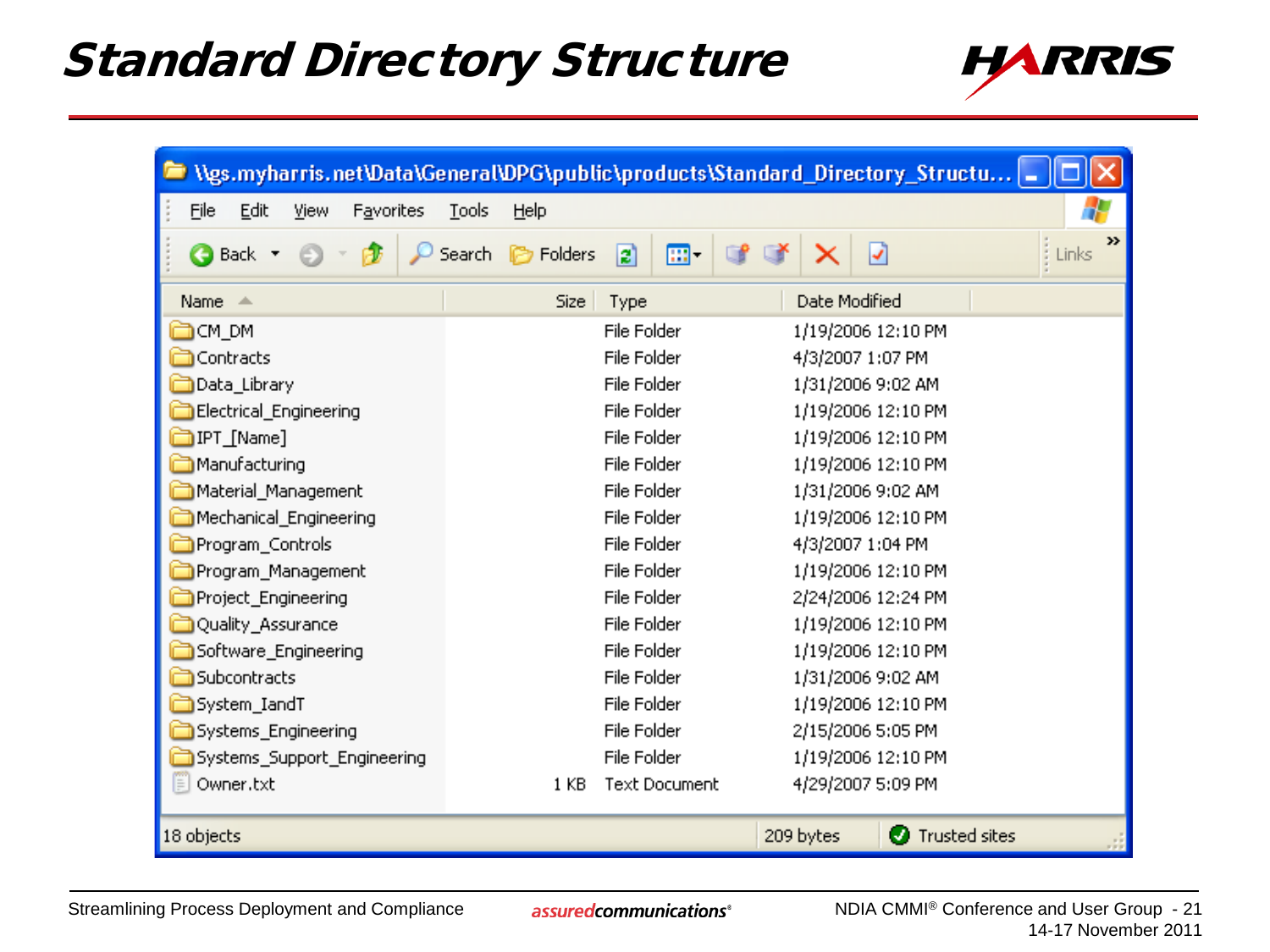# Streamlining Results



- Significant reduction in process requirements
- Maximized the re-use of appraisal evidence to minimize the number of unique work products
- Created a processcentric view to maintain program work products
- Reduced effort required by programs
- Maintained CMMI<sup>®</sup> compliance



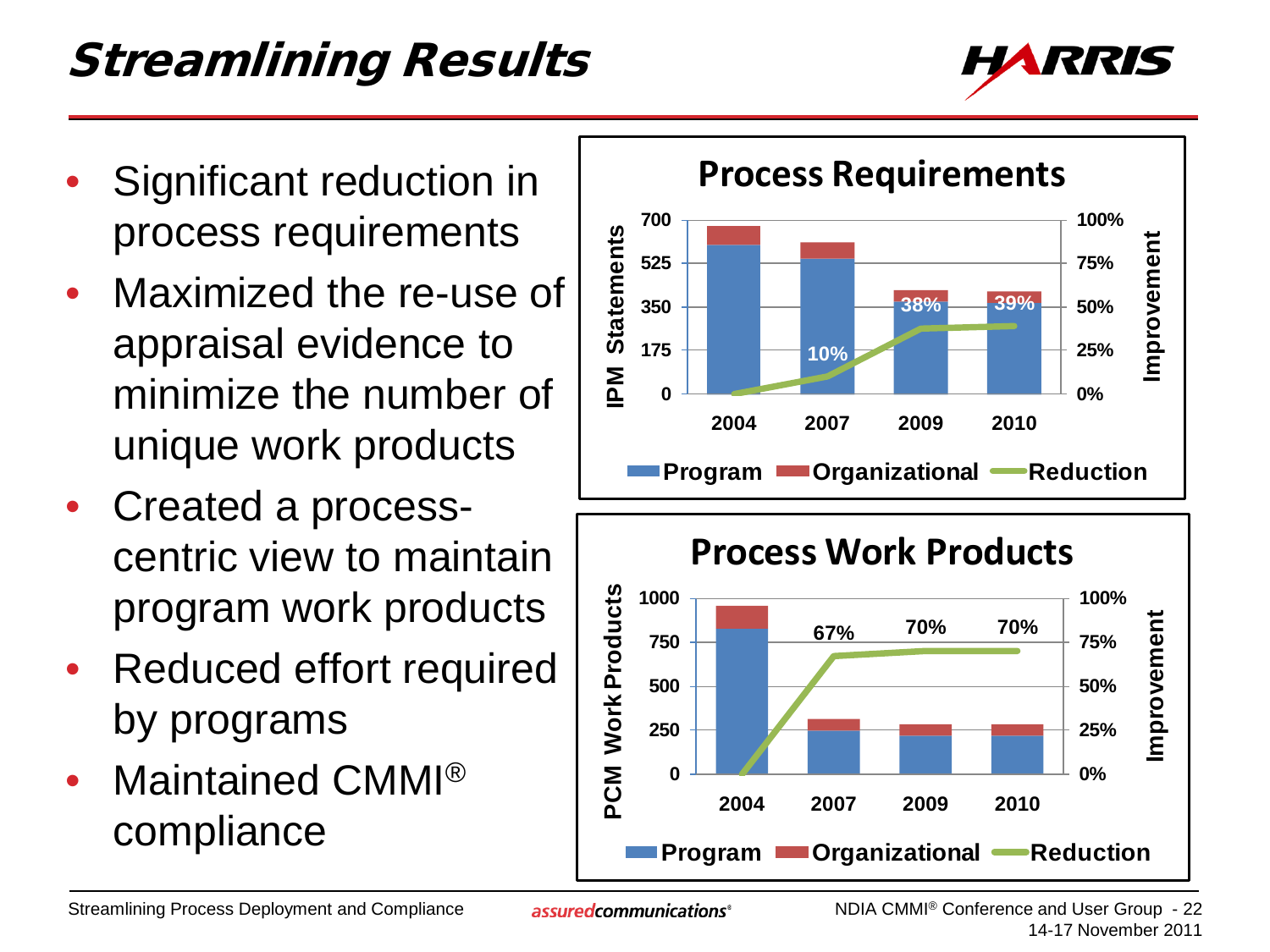

- Problem
	- Total cost of SCAMPI<sup>SM</sup> for division is significant and increases every SCAMPISM cycle (3-years)
- Goals
	- Reduce SCAMPI<sup>SM</sup> preparation effort using Lean method
- Measurement
	- SCAMPISM preparation effort
- Benefits
	- More efficient SCAMPISM preparation process with earlier feedback for corrective actions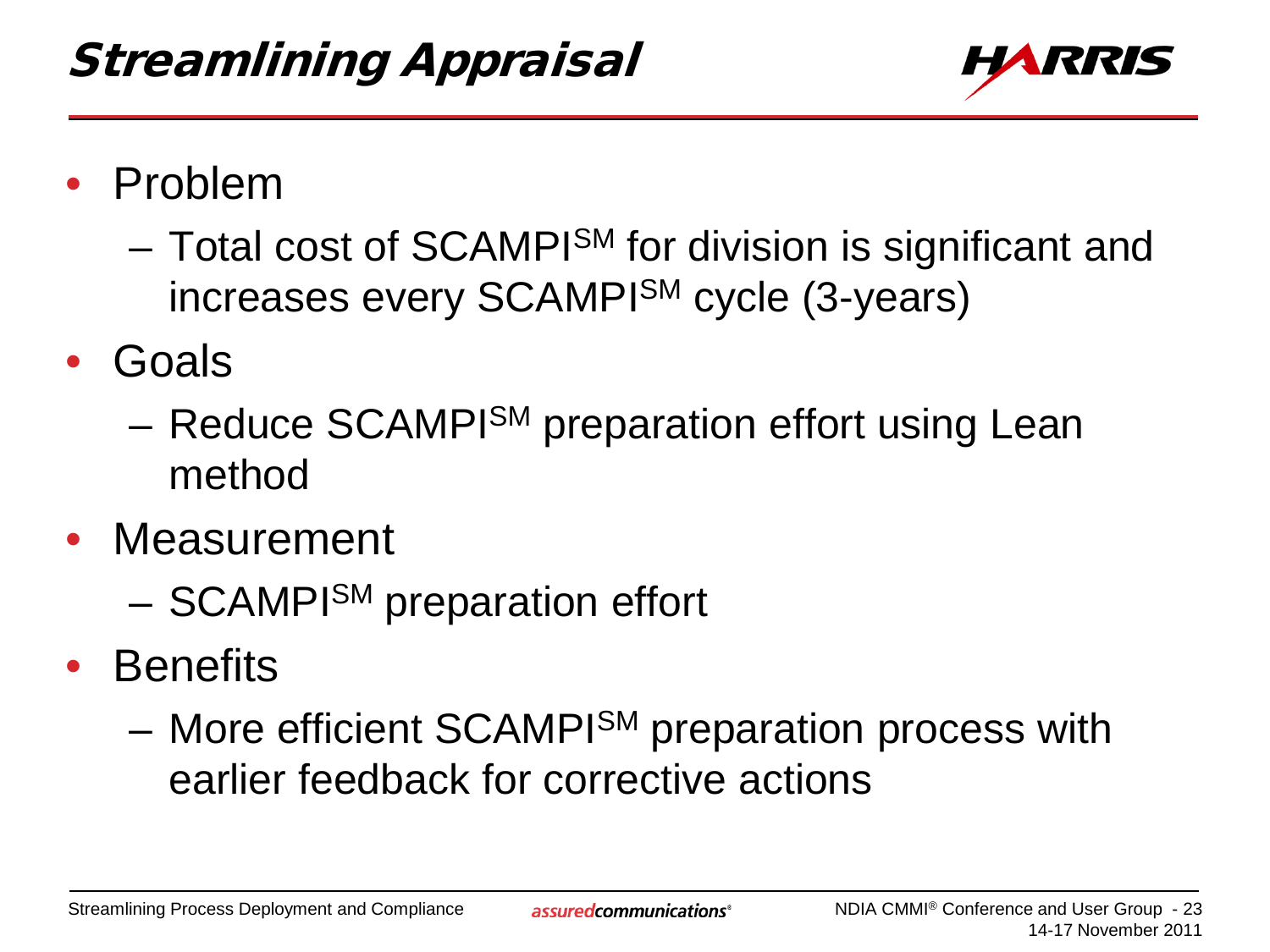# Approach



- **Objective** 
	- Reduce effort in conversion for work products from internal organizational requirements to CMMI® Practices
	- Establish a work product priority to focus on the number of CMMI® practices affected by each work product
	- Reduce the rework in discovering the correct work product
- Implementation
	- Automate the conversion process
	- Prioritized work product review
	- Utilize process experts to data mine for work products
	- Complete improvements prior to next SCAMPISM
	- Establish more detailed measurements of SCAMPISM activities for future improvements
- Validation
	- SCAMPISM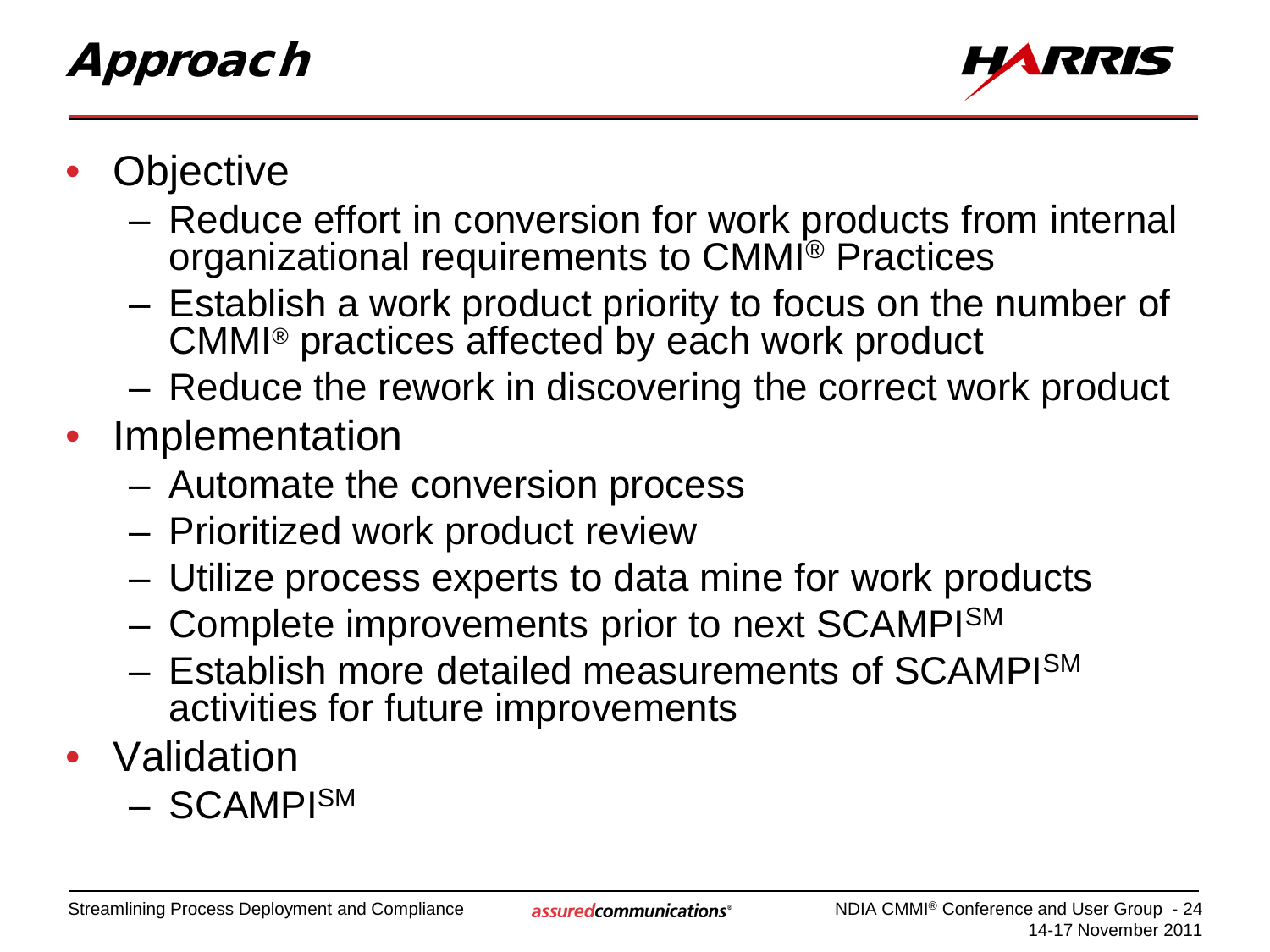SIPOC



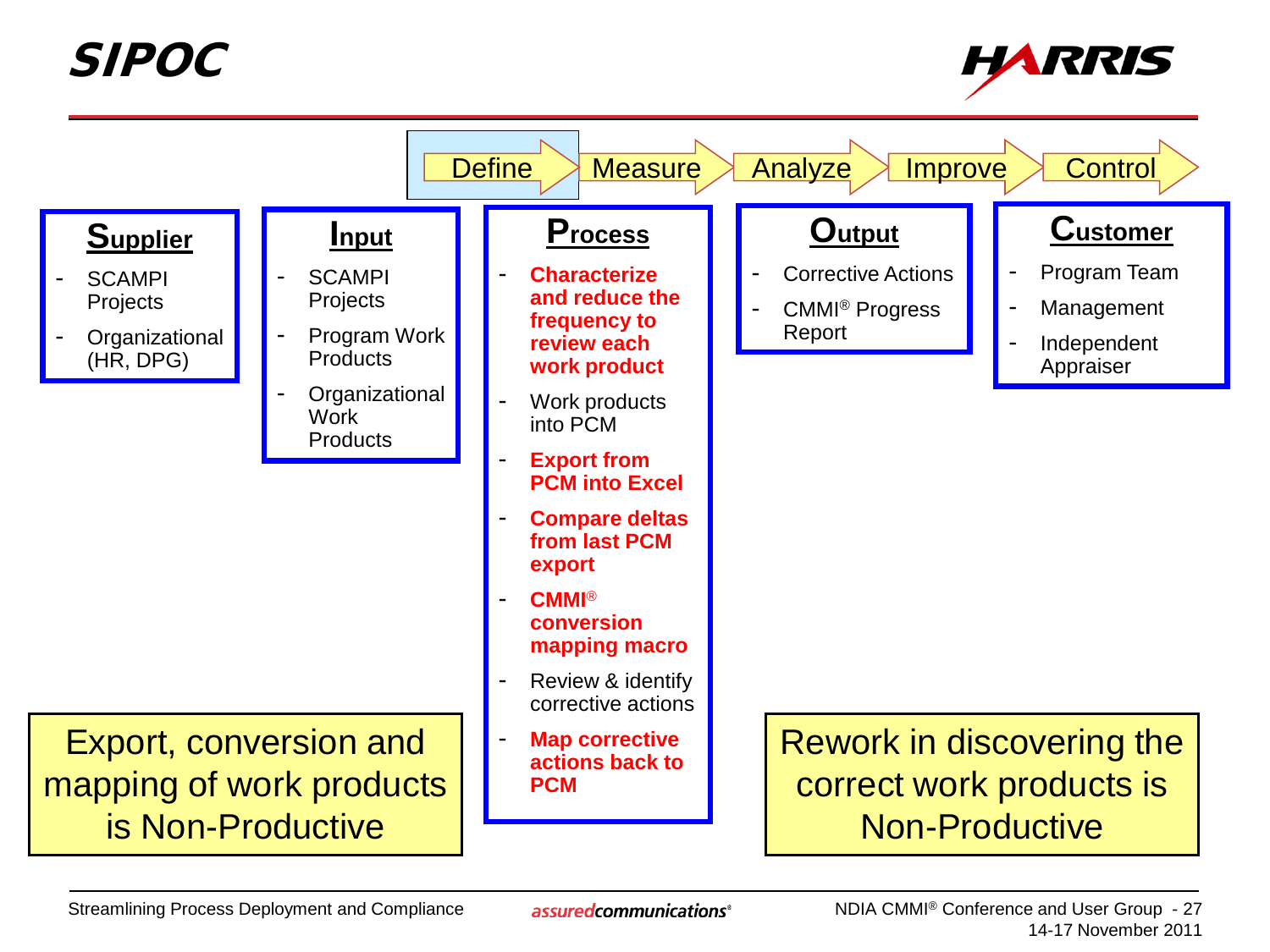# Brainstorming



• Facilitated session with team resulting in 42 items o Identified 3 possible Lean applications

■ Reduce effort in PCM to CMMI<sup>®</sup> conversion for projects work products

Define Measure Analyze Improve Control

- Establish a work product priority to focus on the items that typically have issues and minimize the amount of effort appraising
- Reduce the frequency of discovering correct work products
- o No detailed measurement breakdown available from previous SCAMPI<sup>SM</sup> components or subparts
	- Planning
	- $\checkmark$ Preparation
		- $\checkmark$  PCM to CMMI<sup>®</sup> conversion
		- $\checkmark$  Discovery of work products
		- $\Box$  Review work products for corrective action
		- $\checkmark$  CMMI<sup>®</sup> to PCM conversion
	- Conduct
	- Closeout

Limited Historical Data to Demonstrate Measureable Improvement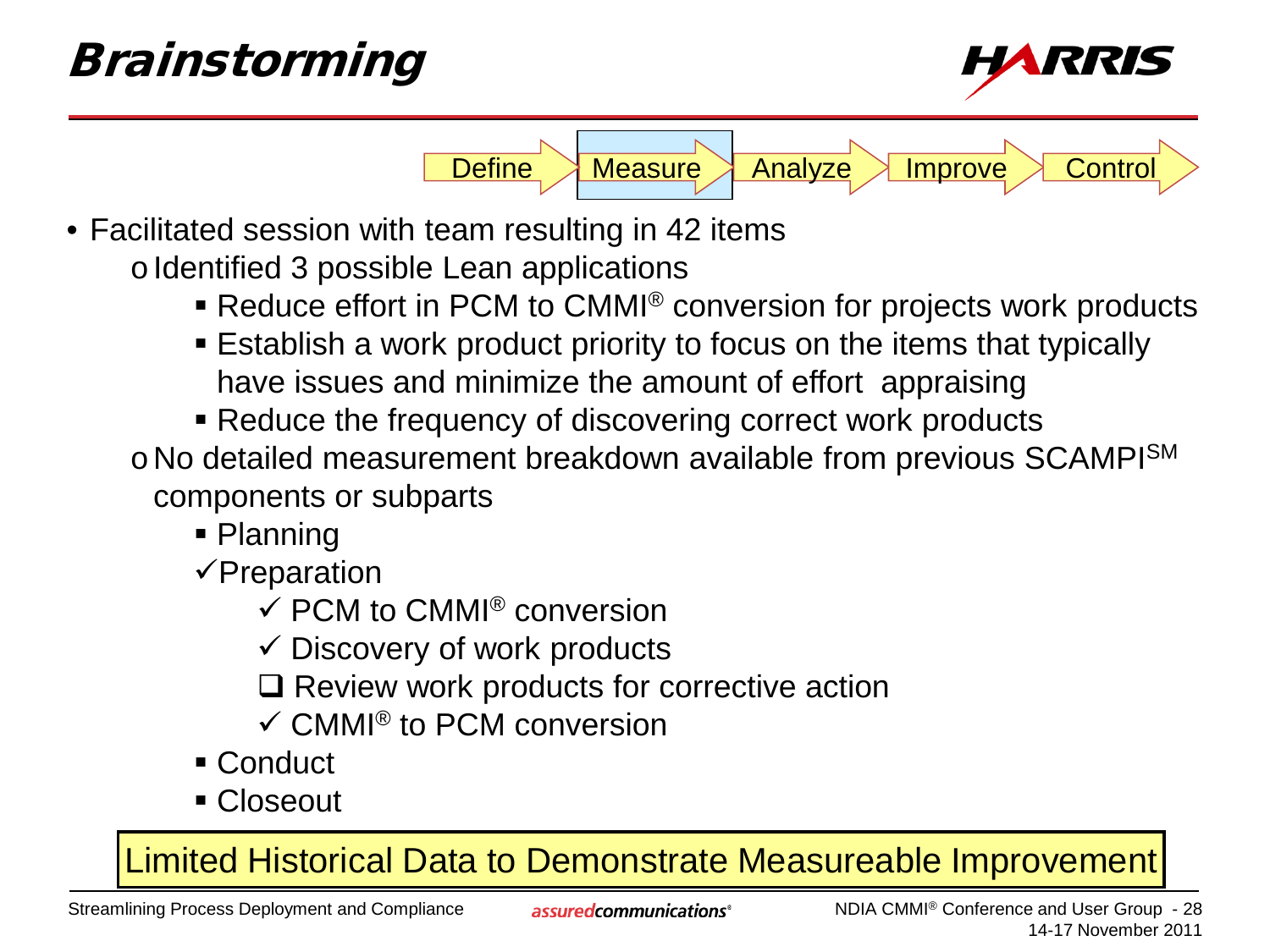

**PCM to CMMI Conversion**

• Sampled 4 months of SCAMPI<sup>SM</sup> effort for 2 individuals involved in conversion and applied 50% to represent best estimate of time spent oAveraged 115 hours/month

#### **Work Product Priority**

• Analyzed the number of CMMI® practices affected by PCM default work products to prioritize



#### **Work Products vs. CMMI Practices**

Define Measure Analyze Improve Control

#### Sample to Establish Measureable Improvement

Streamlining Process Deployment and Compliance

assured communications<sup>®</sup>

NDIA CMMI® Conference and User Group - 29 14-17 November 2011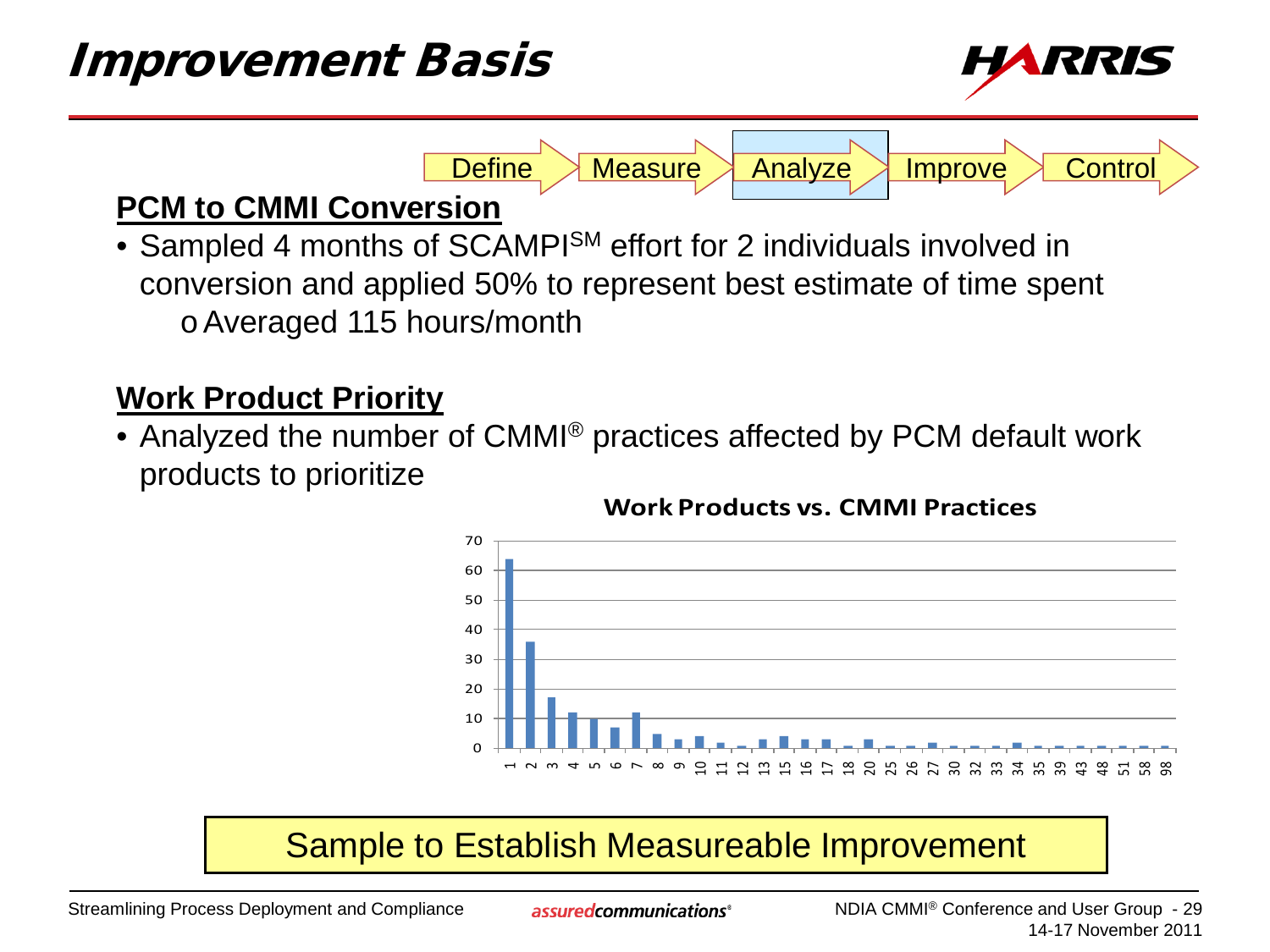

- PCM to CMMI® conversion for projects work products
	- Reduced to a one time event
	- Alternative communication used for corrective actions
- Establish a work product priority
	- Focus on the items that typically have issues and minimize the amount of effort appraising
- Find the correct work products the first time
	- Utilized process experts to data mining based upon standard organizational tools and standard program directory structure
	- Eliminated "bring me a rock"

#### Piloted on Next SCAMPISM Event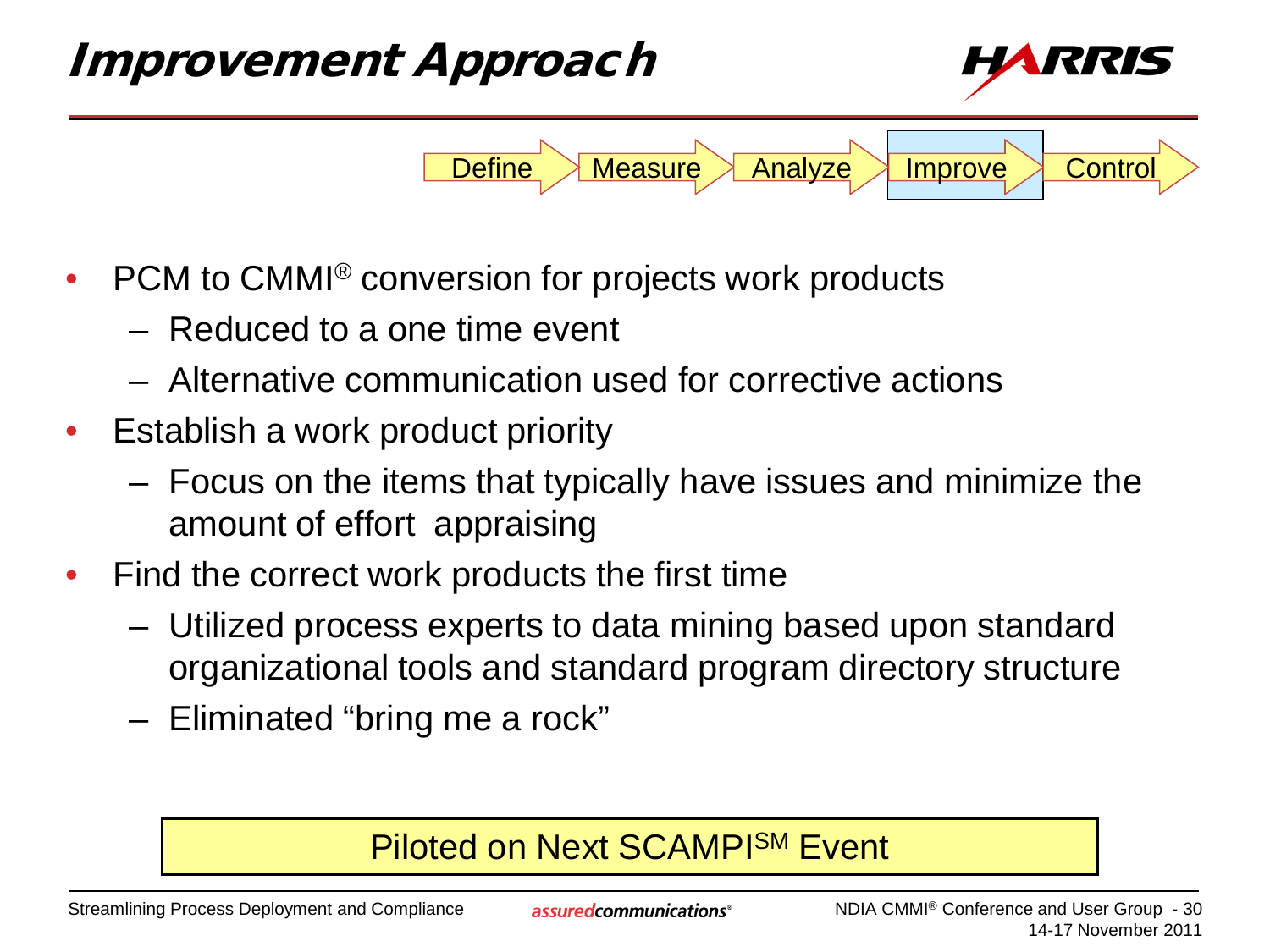### Implement Process Controls



- Let's Not Do This Again
	- One time event for PCM to CMMI® conversion of projects work products

Define Measure Analyze Improve Control

- Establish a work product priority
- Utilized process experts to data mining
- Setup work codes to measure SCAMPISM activities for future improvements:
	- Planning
	- Preparation
	- Program Support
	- Reviews (Readiness & On-Site)
	- Closeout

#### Continuous Process Improvement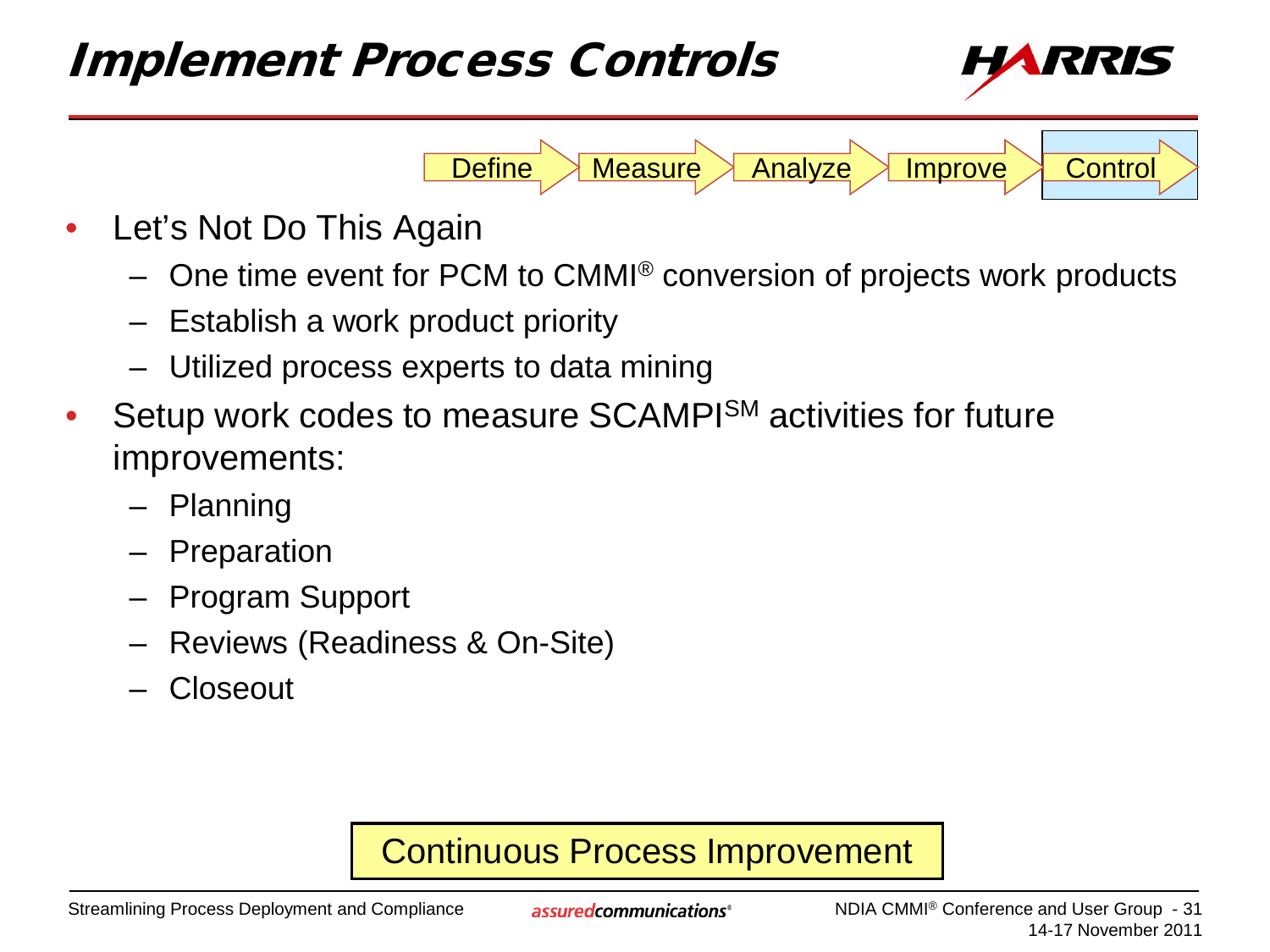## SCAMPI Labor Savings





assuredcommunications<sup>®</sup>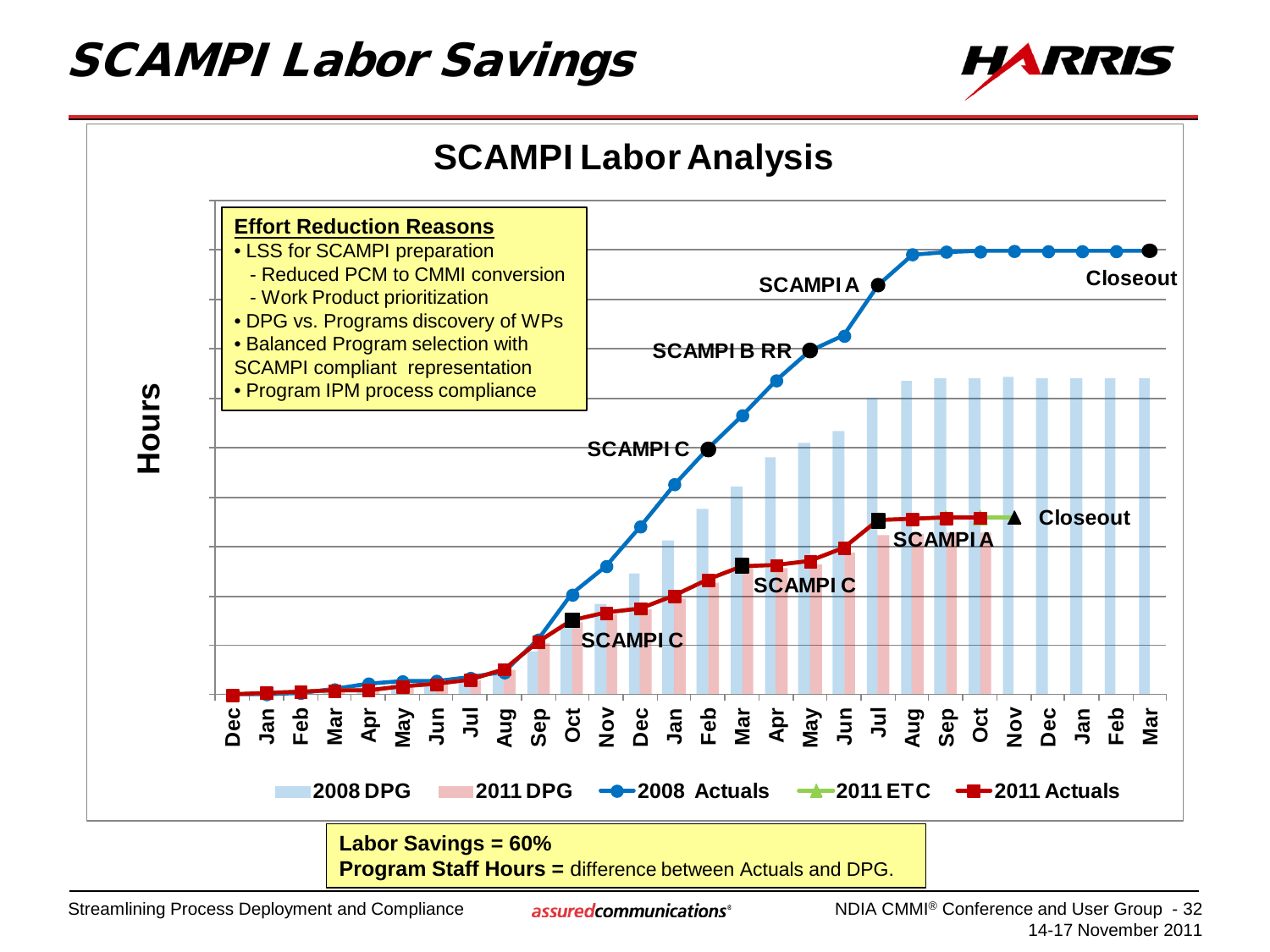### SCAMPI Cost Savings





**Cost Savings = 47%**

Streamlining Process Deployment and Compliance

assuredcommunications<sup>®</sup>

NDIA CMMI® Conference and User Group - 33 14-17 November 2011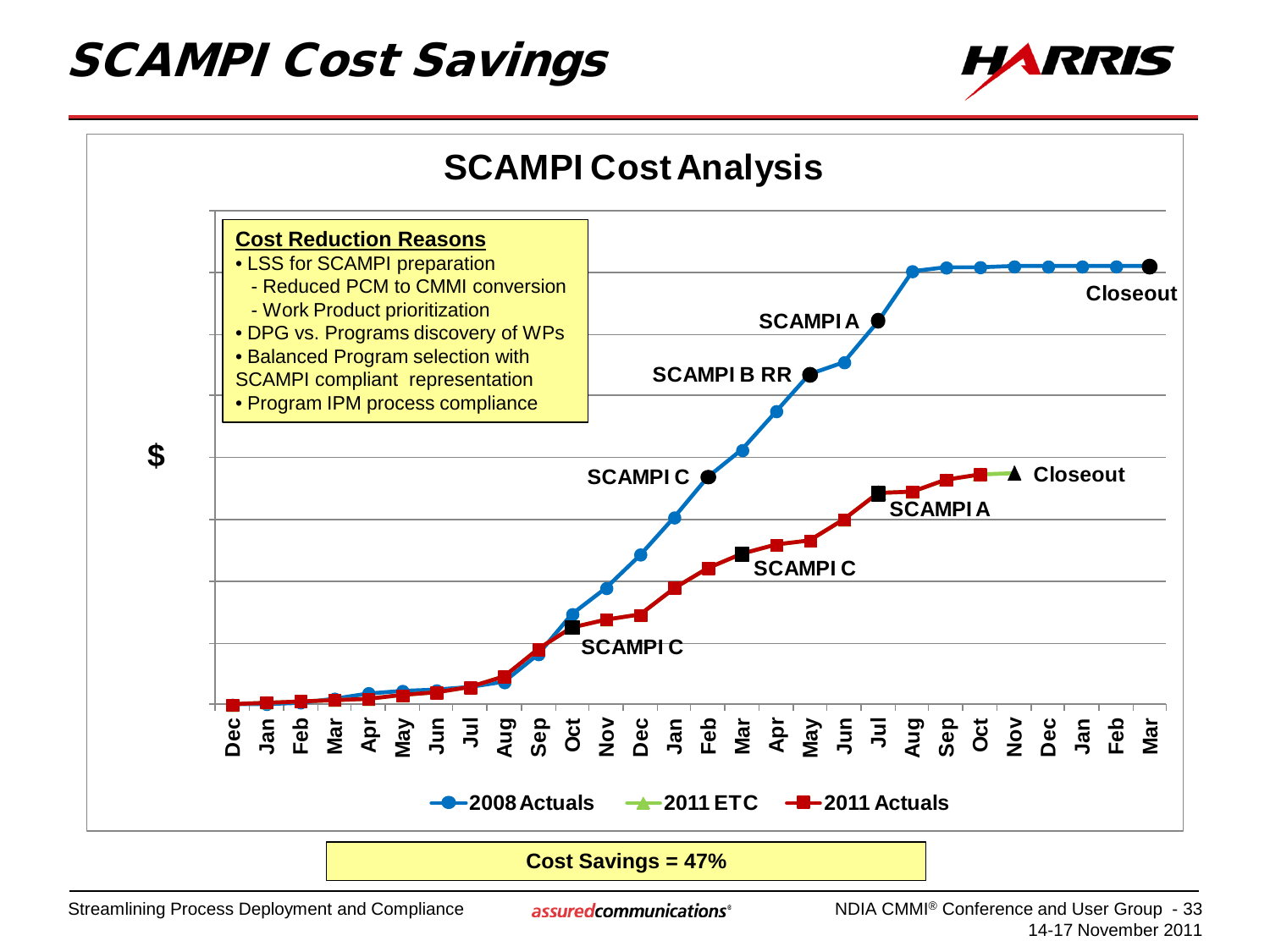# **Summary**



- Streamlined the organizational processes resulting in reduced:
	- Number of process requirements
	- Amount of appraisal evidence
	- Effort required by programs
- Established a product-centric view to complement the existing process-centric view providing:
	- Efficient and focused project data collection
	- Improved support for projects and the organization
	- Integrity of the appraisal method and achievement of sponsor objectives
- Maximized the re-use of unique work products
- Minimized the impact of changes to the programs
- Simplified the preparation and conduct of appraisals
- Maintained the process compliance requirements:
	- Relevant and adequate evidence
	- Organizational processes
	- CMMI® processes